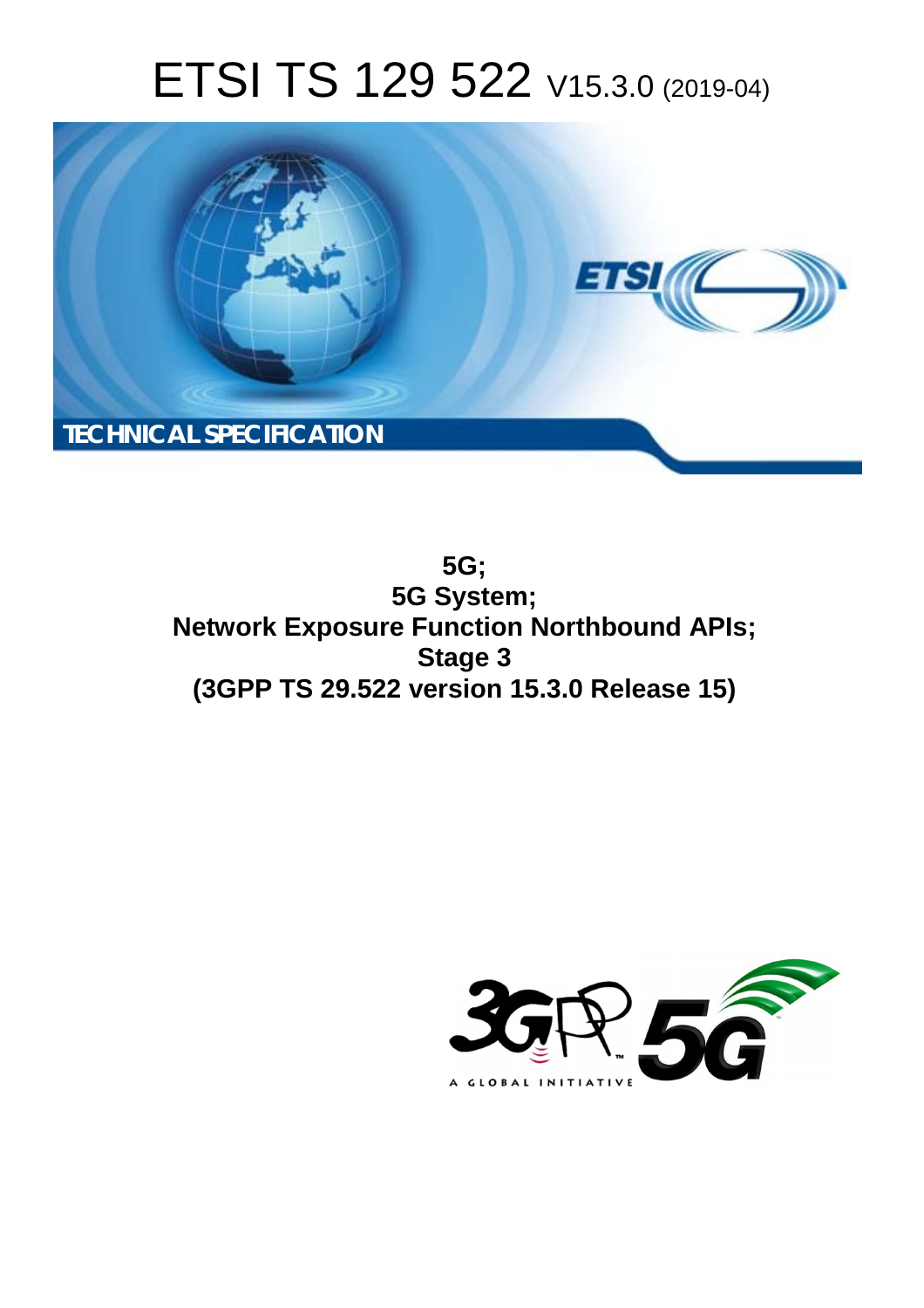Reference

RTS/TSGC-0329522vf30

Keywords

5G

#### *ETSI*

#### 650 Route des Lucioles F-06921 Sophia Antipolis Cedex - FRANCE

Tel.: +33 4 92 94 42 00 Fax: +33 4 93 65 47 16

Siret N° 348 623 562 00017 - NAF 742 C Association à but non lucratif enregistrée à la Sous-Préfecture de Grasse (06) N° 7803/88

#### *Important notice*

The present document can be downloaded from: <http://www.etsi.org/standards-search>

The present document may be made available in electronic versions and/or in print. The content of any electronic and/or print versions of the present document shall not be modified without the prior written authorization of ETSI. In case of any existing or perceived difference in contents between such versions and/or in print, the prevailing version of an ETSI deliverable is the one made publicly available in PDF format at [www.etsi.org/deliver](http://www.etsi.org/deliver).

Users of the present document should be aware that the document may be subject to revision or change of status. Information on the current status of this and other ETSI documents is available at <https://portal.etsi.org/TB/ETSIDeliverableStatus.aspx>

If you find errors in the present document, please send your comment to one of the following services: <https://portal.etsi.org/People/CommiteeSupportStaff.aspx>

#### *Copyright Notification*

No part may be reproduced or utilized in any form or by any means, electronic or mechanical, including photocopying and microfilm except as authorized by written permission of ETSI. The content of the PDF version shall not be modified without the written authorization of ETSI. The copyright and the foregoing restriction extend to reproduction in all media.

> © ETSI 2019. All rights reserved.

**DECT**TM, **PLUGTESTS**TM, **UMTS**TM and the ETSI logo are trademarks of ETSI registered for the benefit of its Members. **3GPP**TM and **LTE**TM are trademarks of ETSI registered for the benefit of its Members and of the 3GPP Organizational Partners. **oneM2M™** logo is a trademark of ETSI registered for the benefit of its Members and of the oneM2M Partners. **GSM**® and the GSM logo are trademarks registered and owned by the GSM Association.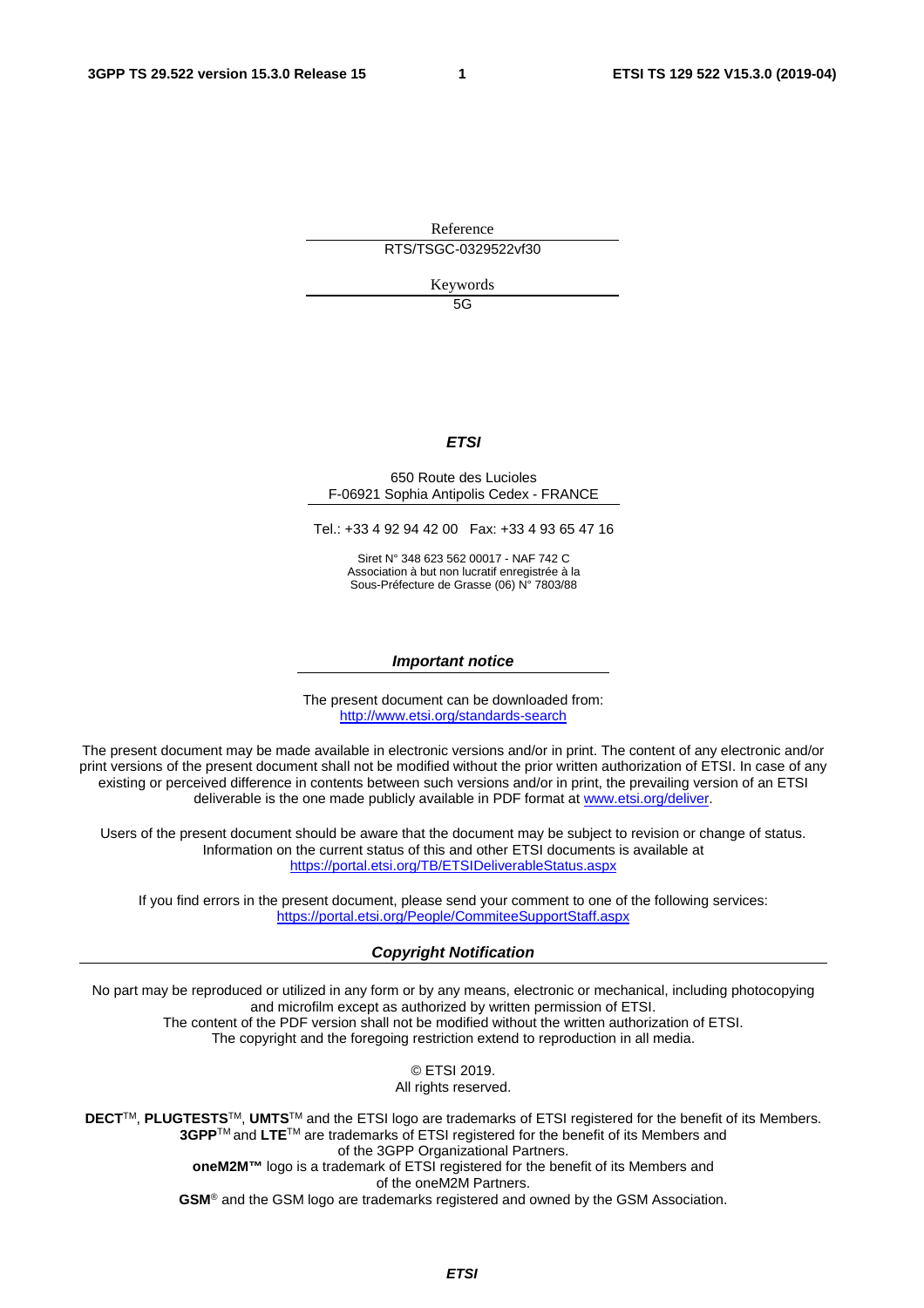## Intellectual Property Rights

#### Essential patents

IPRs essential or potentially essential to normative deliverables may have been declared to ETSI. The information pertaining to these essential IPRs, if any, is publicly available for **ETSI members and non-members**, and can be found in ETSI SR 000 314: *"Intellectual Property Rights (IPRs); Essential, or potentially Essential, IPRs notified to ETSI in respect of ETSI standards"*, which is available from the ETSI Secretariat. Latest updates are available on the ETSI Web server ([https://ipr.etsi.org/\)](https://ipr.etsi.org/).

Pursuant to the ETSI IPR Policy, no investigation, including IPR searches, has been carried out by ETSI. No guarantee can be given as to the existence of other IPRs not referenced in ETSI SR 000 314 (or the updates on the ETSI Web server) which are, or may be, or may become, essential to the present document.

#### **Trademarks**

The present document may include trademarks and/or tradenames which are asserted and/or registered by their owners. ETSI claims no ownership of these except for any which are indicated as being the property of ETSI, and conveys no right to use or reproduce any trademark and/or tradename. Mention of those trademarks in the present document does not constitute an endorsement by ETSI of products, services or organizations associated with those trademarks.

## Foreword

This Technical Specification (TS) has been produced by ETSI 3rd Generation Partnership Project (3GPP).

The present document may refer to technical specifications or reports using their 3GPP identities, UMTS identities or GSM identities. These should be interpreted as being references to the corresponding ETSI deliverables.

The cross reference between GSM, UMTS, 3GPP and ETSI identities can be found under [http://webapp.etsi.org/key/queryform.asp.](http://webapp.etsi.org/key/queryform.asp)

## Modal verbs terminology

In the present document "**shall**", "**shall not**", "**should**", "**should not**", "**may**", "**need not**", "**will**", "**will not**", "**can**" and "**cannot**" are to be interpreted as described in clause 3.2 of the [ETSI Drafting Rules](https://portal.etsi.org/Services/editHelp!/Howtostart/ETSIDraftingRules.aspx) (Verbal forms for the expression of provisions).

"**must**" and "**must not**" are **NOT** allowed in ETSI deliverables except when used in direct citation.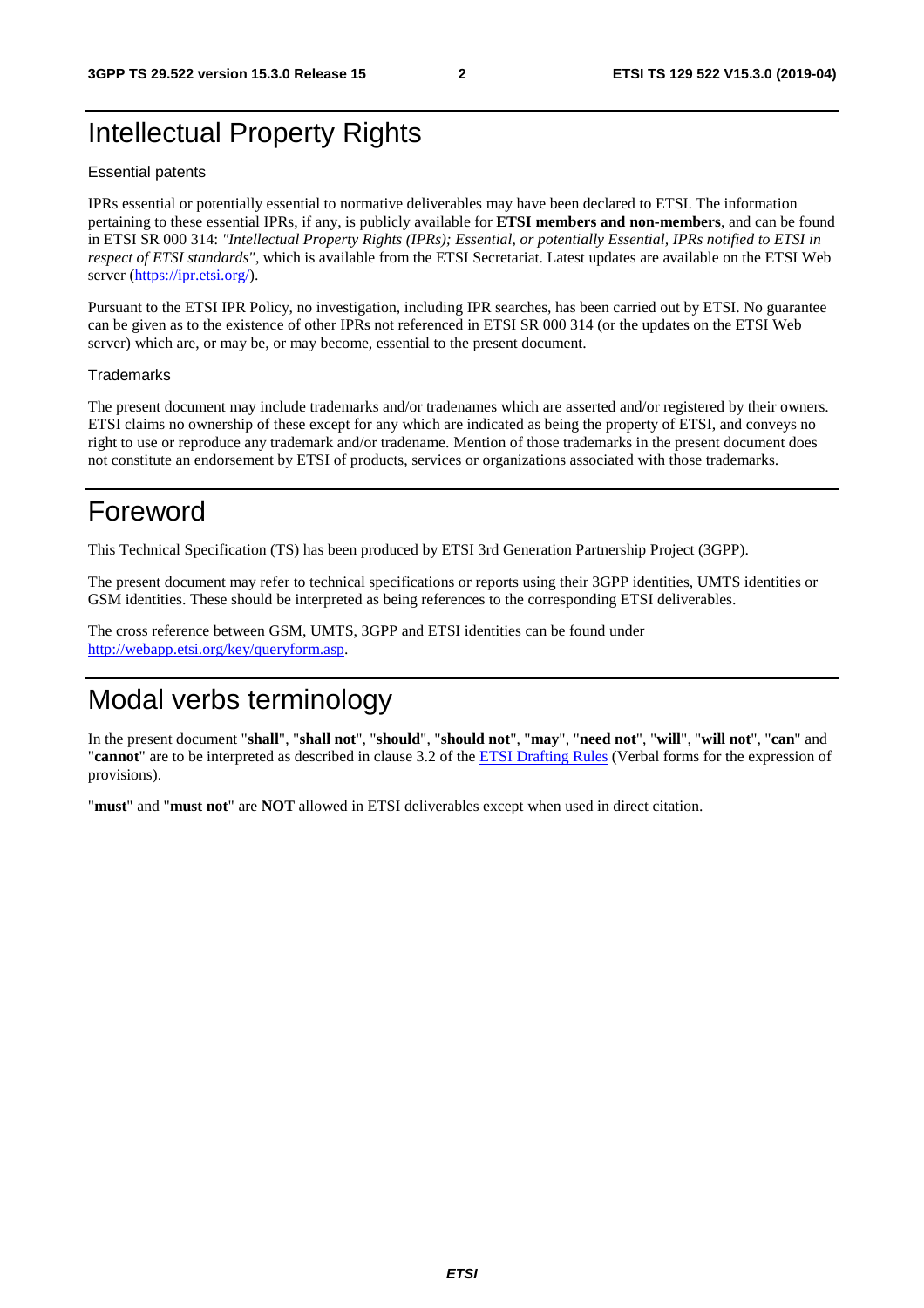## Contents

| 1                        |  |
|--------------------------|--|
| 2                        |  |
| 3                        |  |
| 3.1                      |  |
| 3.2                      |  |
| $\overline{4}$           |  |
| 4.1                      |  |
| 4.2                      |  |
| 4.3                      |  |
| 4.3.1                    |  |
| 4.3.2                    |  |
| 4.4                      |  |
| 4.4.1                    |  |
| 4.4.2                    |  |
| 4.4.3                    |  |
| 4.4.4<br>4.4.5           |  |
| 4.4.6                    |  |
| 4.4.7                    |  |
| 4.4.7.1                  |  |
| 4.4.7.2                  |  |
| 4.4.7.3                  |  |
| 4.4.8                    |  |
| 4.4.9                    |  |
|                          |  |
| 5<br>5.1                 |  |
| 5.2                      |  |
| 5.3                      |  |
| 5.4                      |  |
| 5.4.1                    |  |
| 5.4.1.1                  |  |
| 5.4.1.2                  |  |
| 5.4.1.2.1                |  |
| 5.4.1.2.2                |  |
| 5.4.1.2.3                |  |
| 5.4.1.2.3.1              |  |
| 5.4.1.2.3.2              |  |
| 5.4.1.2.3.3              |  |
| 5.4.1.3                  |  |
| 5.4.1.3.1                |  |
| 5.4.1.3.2                |  |
| 5.4.1.3.3<br>5.4.1.3.3.1 |  |
| 5.4.1.3.3.2              |  |
| 5.4.1.3.3.3              |  |
| 5.4.1.3.3.4              |  |
| 5.4.1.3.3.5              |  |
| 5.4.2                    |  |
| 5.4.2.1                  |  |
| 5.4.2.2                  |  |

 $\mathbf{3}$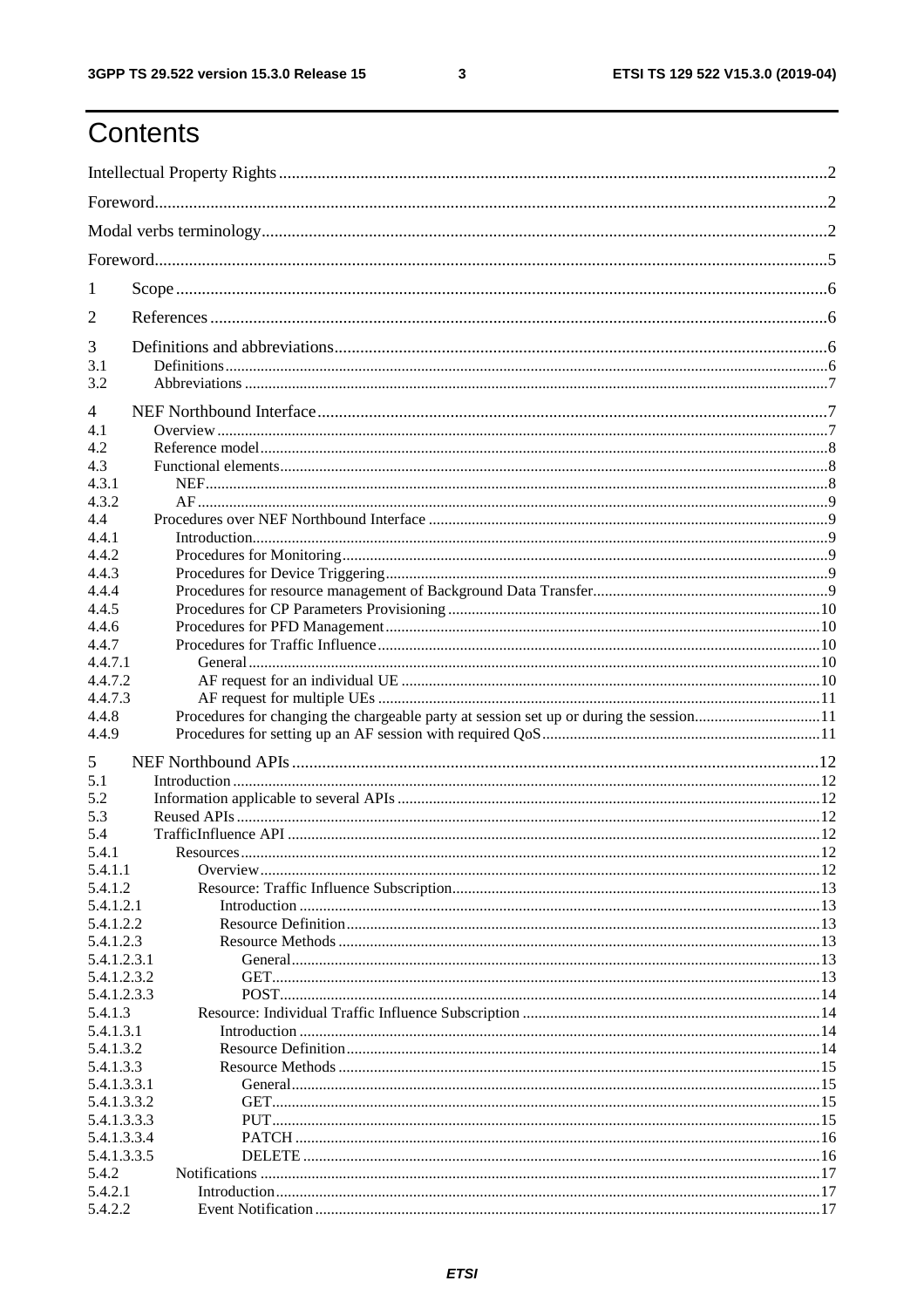#### $\overline{\mathbf{4}}$

| 5.4.2.3   |                                                                                 |     |
|-----------|---------------------------------------------------------------------------------|-----|
| 5.4.2.3.1 |                                                                                 |     |
| 5.4.2.3.2 |                                                                                 |     |
| 5.4.3     |                                                                                 |     |
| 5.4.3.1   |                                                                                 |     |
| 5.4.3.2   |                                                                                 |     |
| 5.4.3.3   |                                                                                 |     |
| 5.4.3.3.1 |                                                                                 |     |
| 5.4.3.3.2 |                                                                                 |     |
| 5.4.3.3.3 |                                                                                 |     |
| 5.4.3.3.4 |                                                                                 |     |
| 5.4.3.4   |                                                                                 |     |
| 5.4.3.4.1 |                                                                                 |     |
| 5.4.3.4.2 |                                                                                 |     |
| 5.4.3.4.3 |                                                                                 |     |
| 5.4.4     |                                                                                 |     |
| 6         |                                                                                 |     |
| 7         |                                                                                 |     |
| 7.1       |                                                                                 |     |
| 7.2       |                                                                                 |     |
|           | OpenAPI representation for NEF Northbound APIs25<br><b>Annex A (normative):</b> |     |
| A.1       |                                                                                 |     |
| A.2       |                                                                                 | .25 |
|           | <b>Annex B</b> (informative):                                                   |     |
|           |                                                                                 |     |
|           |                                                                                 |     |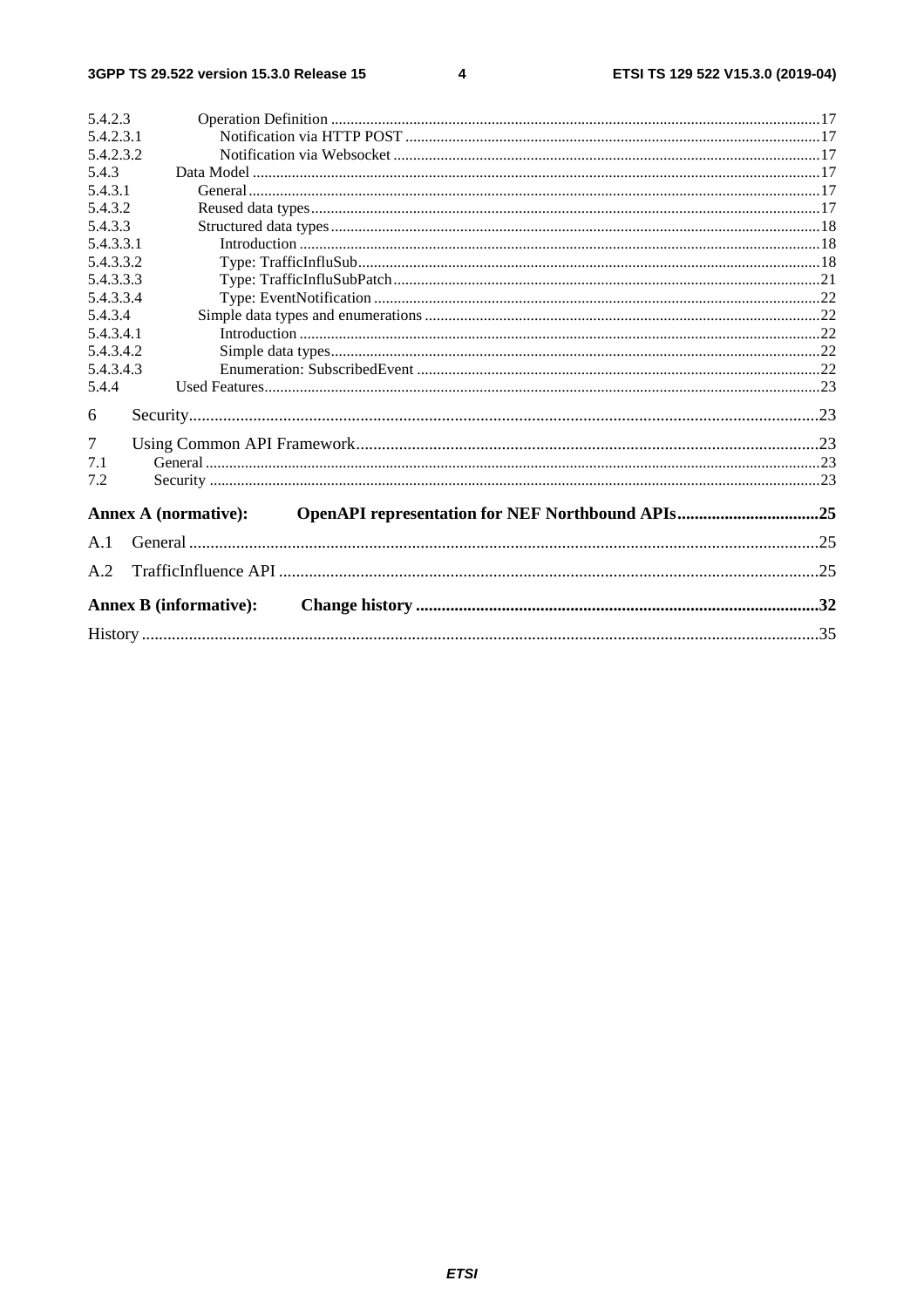## Foreword

This Technical Specification has been produced by the 3rd Generation Partnership Project (3GPP).

The contents of the present document are subject to continuing work within the TSG and may change following formal TSG approval. Should the TSG modify the contents of the present document, it will be re-released by the TSG with an identifying change of release date and an increase in version number as follows:

Version x.y.z

where:

- x the first digit:
	- 1 presented to TSG for information;
	- 2 presented to TSG for approval;
	- 3 or greater indicates TSG approved document under change control.
- y the second digit is incremented for all changes of substance, i.e. technical enhancements, corrections, updates, etc.
- z the third digit is incremented when editorial only changes have been incorporated in the document.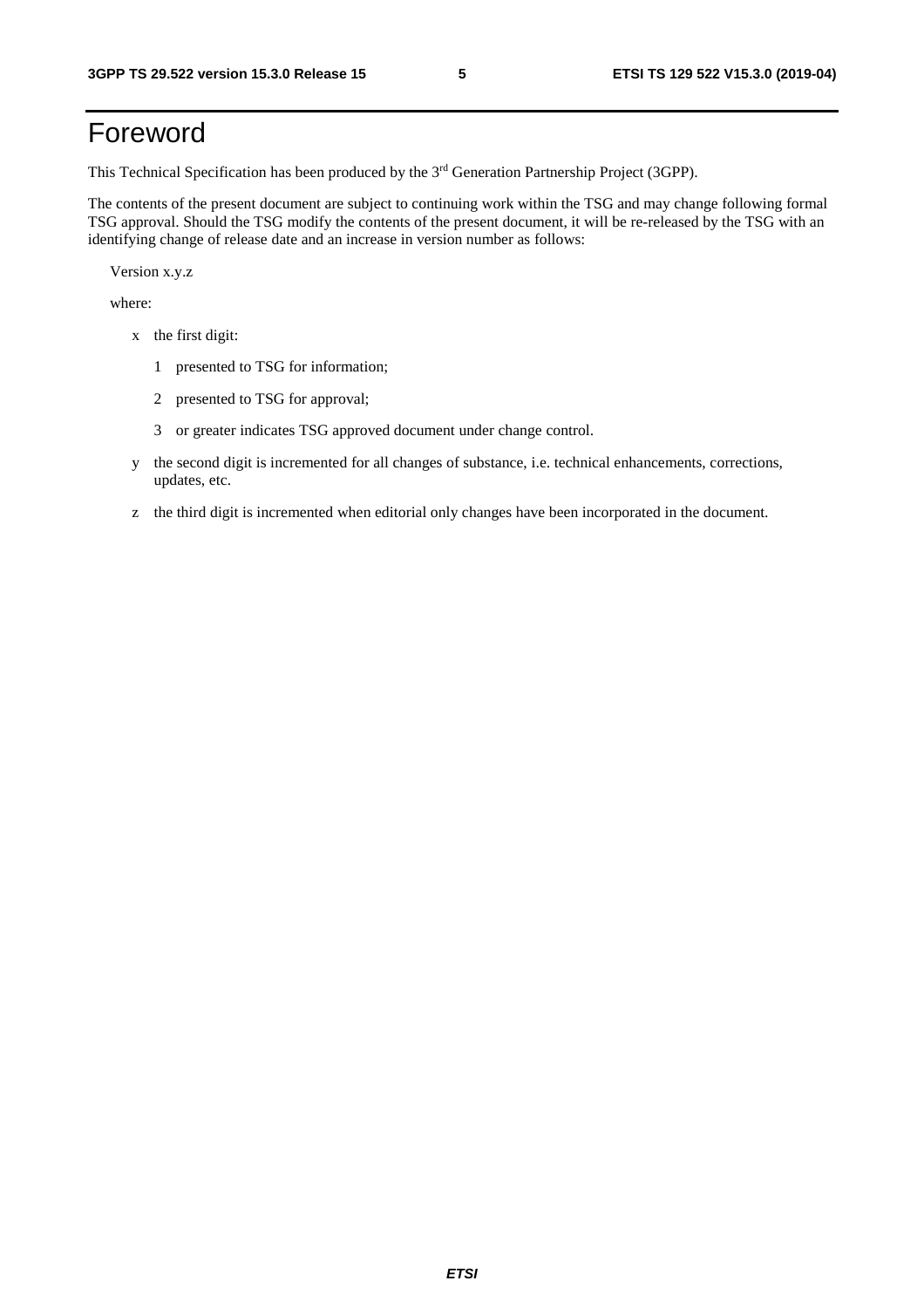## 1 Scope

The present specification describes the protocol for the NEF Northbound interface between the NEF and the AF. The NEF Northbound interface and the related stage 2 functional requirements are defined in 3GPP TS 23.502 [2].

## 2 References

The following documents contain provisions which, through reference in this text, constitute provisions of the present document.

- References are either specific (identified by date of publication, edition number, version number, etc.) or non-specific.
- For a specific reference, subsequent revisions do not apply.
- For a non-specific reference, the latest version applies. In the case of a reference to a 3GPP document (including a GSM document), a non-specific reference implicitly refers to the latest version of that document *in the same Release as the present document*.
- [1] 3GPP TR 21.905: "Vocabulary for 3GPP Specifications".
- [2] 3GPP TS 23.502: "Procedures for the 5G system".
- [3] 3GPP TS 23.501: "System Architecture for the 5G".
- [4] 3GPP TS 29.122: "T8 reference point for northbound Application Programming Interfaces (APIs)".
- [5] Open API Initiative, "OpenAPI 3.0.0 Specification", [https://github.com/OAI/OpenAPI-](https://github.com/OAI/OpenAPI-Specification/blob/master/versions/3.0.0.md)[Specification/blob/master/versions/3.0.0.md](https://github.com/OAI/OpenAPI-Specification/blob/master/versions/3.0.0.md).
- [6] 3GPP TS 33.501: "Security architecture and procedures for 5G System".
- [7] 3GPP TS 29.514: "5G System; Policy Authorization Service; Stage 3".
- [8] 3GPP TS 29.571: "5G System; Common Data Types for Service Based Interfaces; Stage 3".
- [9] 3GPP TS 29.521: "5G System; Binding Support Management Service; Stage 3".
- [10] 3GPP TS 29.505: "5G System; Usage of the Unified Data Repository services for Subscription Data; Stage 3".
- [11] 3GPP TS 23.222: "Common API Framework for 3GPP Northbound APIs; Stage 2".
- [12] 3GPP TS 29.222: "Common API Framework for 3GPP Northbound APIs; Stage 3".
- [13] IETF RFC 6749: "The OAuth 2.0 Authorization Framework".
- [14] 3GPP TS 33.122: "Security Aspects of Common API Framework for 3GPP Northbound APIs". [15] Void.
- [16] IETF RFC 5246: "The Transport Layer Security (TLS) Protocol Version 1.2".

## 3 Definitions and abbreviations

### 3.1 Definitions

For the purposes of the present document, the terms and definitions given in 3GPP TR 21.905 [1] and the following apply. A term defined in the present document takes precedence over the definition of the same term, if any, in 3GPP TR 21.905 [1].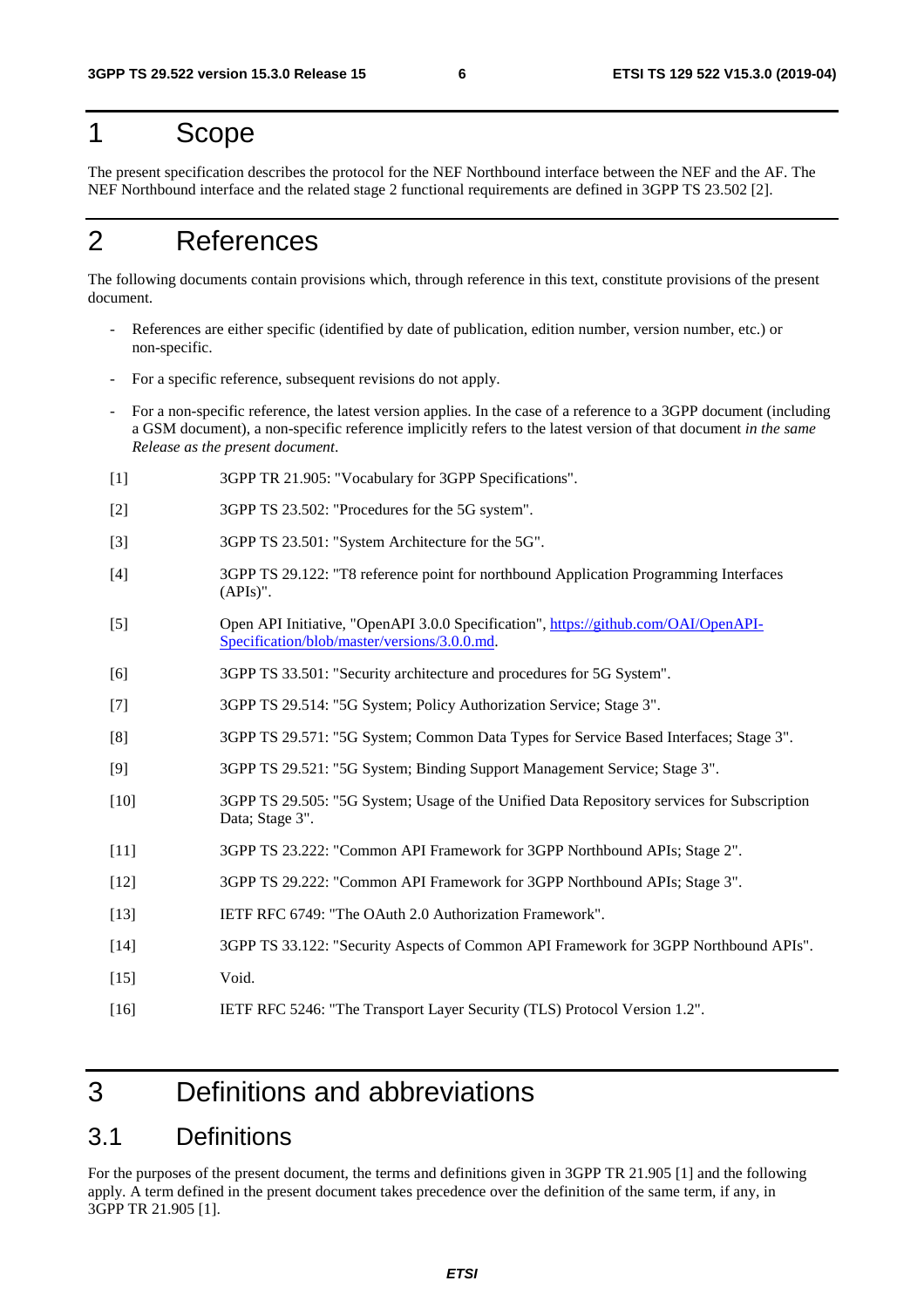### 3.2 Abbreviations

For the purposes of the present document, the abbreviations given in 3GPP TR 21.905 [1] and the following apply. An abbreviation defined in the present document takes precedence over the definition of the same abbreviation, if any, in 3GPP TR 21.905 [1].

| AF           | <b>Application Function</b>                           |
|--------------|-------------------------------------------------------|
| <b>BDT</b>   | <b>Background Data Transfer</b>                       |
| <b>CAPIF</b> | Common API Framework                                  |
| CP           | <b>Communication Pattern</b>                          |
| DN           | Data Network                                          |
| <b>DNAI</b>  | DN Access Identifier                                  |
| <b>DNN</b>   | Data Network Name                                     |
| <b>GPSI</b>  | Generic Public Subscription Identifier                |
| <b>NEF</b>   | <b>Network Exposure Function</b>                      |
| <b>PCF</b>   | <b>Policy Control Function</b>                        |
| <b>PCRF</b>  | Policy and Charging Rule Function                     |
| <b>PFD</b>   | Packet Flow Description                               |
| <b>PFDF</b>  | Packet Flow Description Function                      |
| <b>REST</b>  | <b>Representational State Transfer</b>                |
| <b>SCEF</b>  | <b>Service Capability Exposure Function</b>           |
| S-NSSAI      | Single Network Slice Selection Assistance Information |
| <b>UDR</b>   | Unified Data Repository                               |
| UP           | User Plane                                            |
|              |                                                       |

## 4 NEF Northbound Interface

### 4.1 Overview

The NEF Northbound interface is between the NEF and the AF. It specifies RESTful APIs that allow the AF to access the services and capabilities provided by 3GPP network entities and securely exposed by the NEF.

This document also specifies the procedures triggered at the NEF by API requests from the AF and by event notifications received from 3GPP network entities.

The stage 2 level requirements and signalling flows for the NEF Northbound interface are defined in 3GPP TS 23.502 [2].

The NEF Northbound interface supports the following procedures:

- Procedures for Monitoring
- Procedures for Device Triggering
- Procedures for resource management of Background Data Transfer
- Procedures for CP Parameters Provisioning
- Procedures for PFD Management
- Procedures for Traffic Influence
- Procedures for changing the chargeable party at session set up or during the session
- Procedures for setting up an AF session with required QoS

Which correspond to the following services respectively, supported by the NEF as defined in 3GPP TS 23.502 [2]:

- Nnef\_EventExposure service
- Nnef\_Trigger service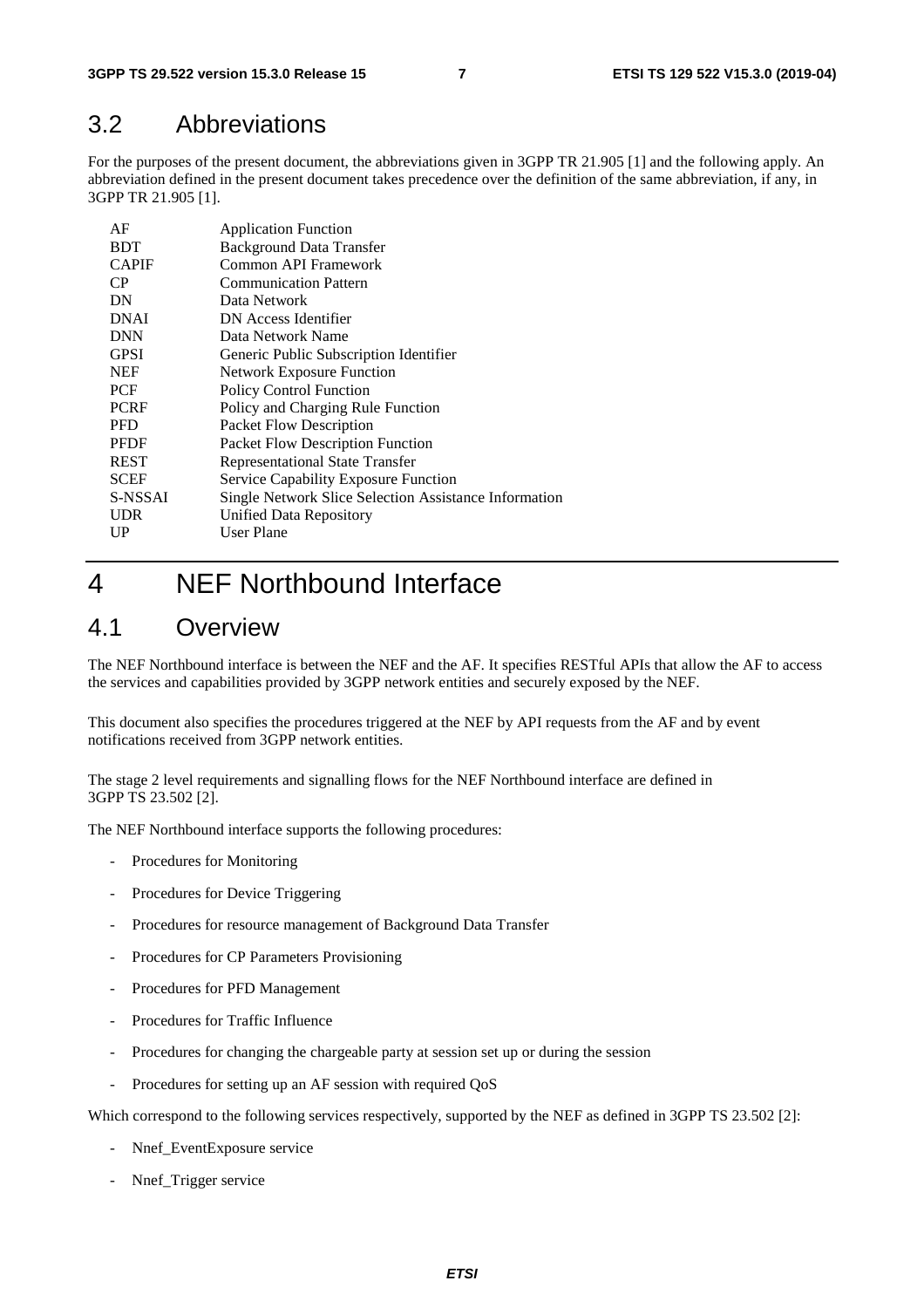- Nnef\_BDTPNegotiation service
- Nnef\_ParameterProvision service
- Nnef PFDManagement service
- Nnef TrafficInfluence service
- Nnef\_ChargeableParty service
- Nnef AFsessionWithQoS service
- NOTE: For Nnef\_PFDManagement service, only the Nnef\_PFDManagement\_Create/Update/Delete service operations are applicable for the NEF Northbound interface.

### 4.2 Reference model

The NEF Northbound interface resides between the NEF and the AF as depicted in figure 4.2.1. The overall NEF architecture is depicted in 3GPP TS 23.502 [2]. An AF can get services from multiple NEFs, and an NEF can provide service to multiple AFs.

NOTE: The AF can be provided by the third party.



**Figure 4.2-1: Reference Architecture for the Nnef Service; SBI representation** 



#### **Figure 4.2-2: Reference Architecture for the Nnef Service; reference point representation**

### 4.3 Functional elements

### 4.3.1 NEF

The Network Exposure Function (NEF) is a functional element that supports the following functionalities:

- The NEF shall securely expose network capabilities and events provided by 3GPP NFs to AF.
- The NEF shall provide a means for the AF to securely provide information to 3GPP network and may authenticate, authorize and assist in throttling the AF.
- The NEF shall be able to translate the information received from the AF to the one sent to internal 3GPP NFs, and vice versa.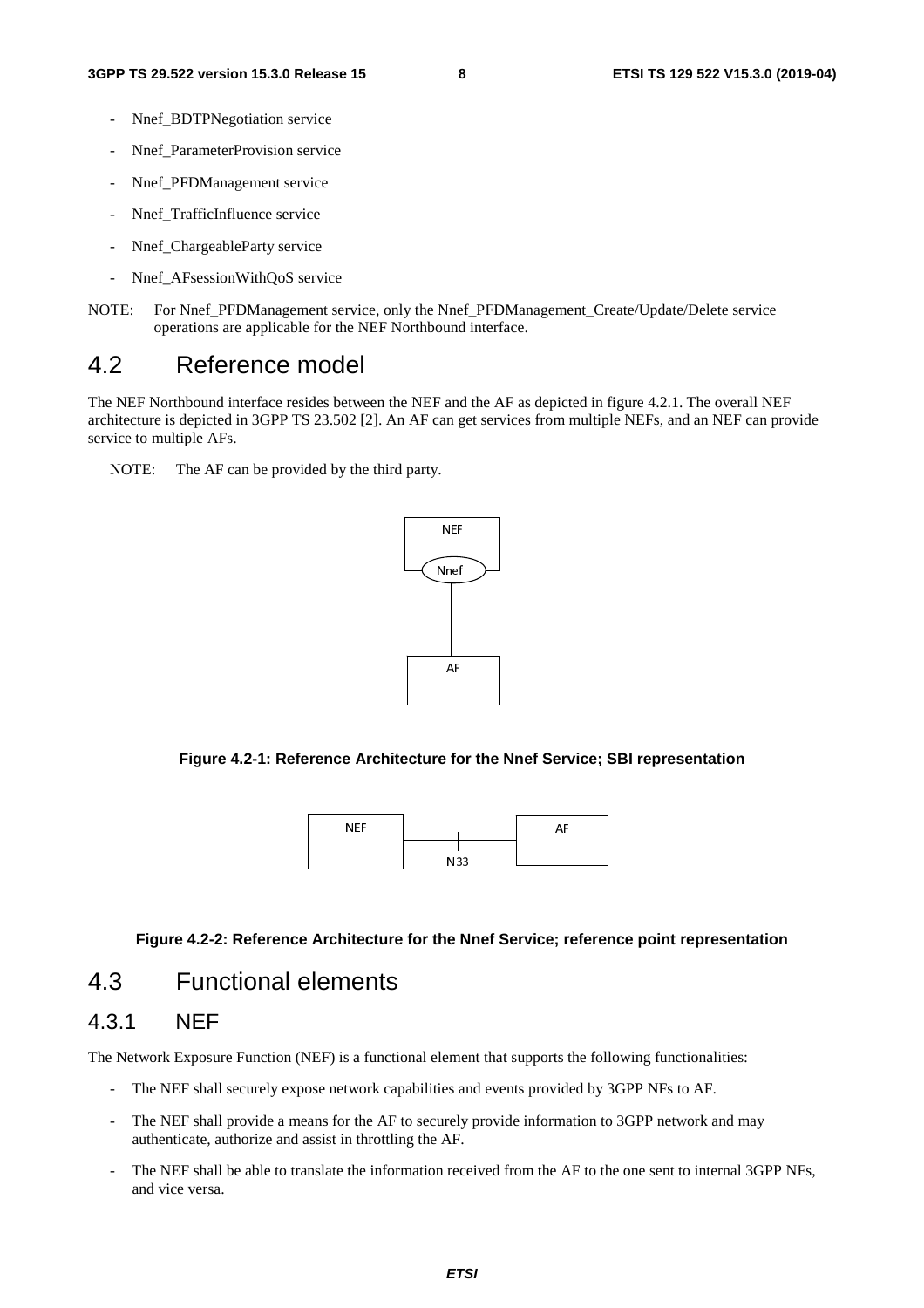- The NEF shall support to expose information (collected from other 3GPP NFs) to the AF.
- The NEF may support a PFD Function which allows the AF to provision PFD(s) and may store and retrieve PFD(s) in the UDR. The NEF further provisions PFD(s) to the SMF.

A specific NEF instance may support one or more of the functionalities described above and consequently an individual NEF may support a subset of the APIs specified for capability exposure.

NOTE: The NEF can access the UDR located in the same PLMN as the NEF.

### 4.3.2 AF

The Application Function (AF) may interact with the 3GPP Core Network via the NEF in order to access network capabilities.

### 4.4 Procedures over NEF Northbound Interface

### 4.4.1 Introduction

All procedures that operate across the NEF Northbound interface, as specified in 3GPP TS 23.502 [2], are specified in the following subclauses.

### 4.4.2 Procedures for Monitoring

The procedures for monitoring as described in subclause 4.4.2 of 3GPP TS 29.122 [4] shall be applicable in 5GS with the following differences:

- description of the SCS/AS applies to the AF;
- description of the SCEF applies to the NEF;
- description of the HSS applies to the UDM, and the NEF shall interact with the UDM by using Nudm\_EventExposure service;
- description of the MME/SGSN applies to the AMF, and the NEF shall interact with the AMF by using Namf\_EventExposure service;
- description about the PCRF is not applicable.
- description about the change of IMSI-IMEI(SV) association monitoring event applies to the change of SUPI-PEI association monitoring event.

### 4.4.3 Procedures for Device Triggering

The procedures for device triggering as described in subclause 4.4.6 of 3GPP TS 29.122 [4] shall be applicable in 5G with the following differences:

- description of the SCS/AS applies to the AF;
- description of the SCEF applies to the NEF;
- description of the HSS applies to the UDM;
- the NEF shall interact with the UDM by using the Nudm SDM service and the Nudm UECM service; and
- the NEF acts as MTC-IWF.

### 4.4.4 Procedures for resource management of Background Data Transfer

The procedures for resource management of Background Data Transfer (BDT) in 5GS are described in subclause 4.4.3 3GPP TS 29.122 [4] with the following differences:

- description of the SCS/AS applies to the AF;
- description of the SCEF applies to the NEF;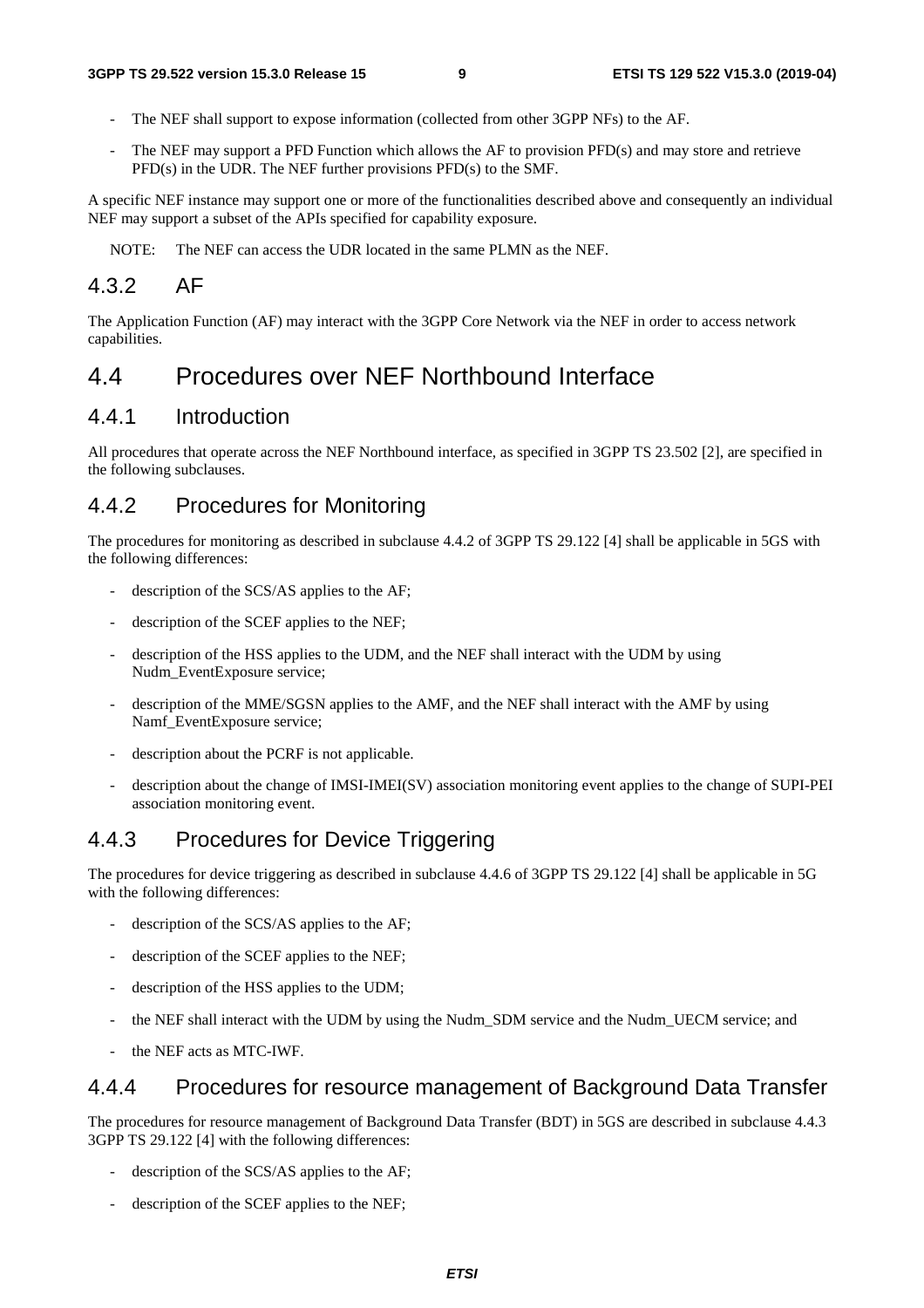- description of the PCRF applies to the PCF; and
- the NEF shall interact with the PCF by using Npcf\_BDTPolicyControl service.

### 4.4.5 Procedures for CP Parameters Provisioning

The procedures for CP parameters provisioning as described in subclause 4.4.9 of 3GPP TS 29.122 [4] shall be applicable in 5G with the following differences:

- description of the SCS/AS applies to the AF;
- description of the SCEF applies to the NEF;
- description of the HSS applies to the UDM;
- the NEF shall interact with the UDM by using Nudm\_ParameterProvision service.

### 4.4.6 Procedures for PFD Management

The procedures for PFD management as described in subclause 4.4.10 of 3GPP TS 29.122 [4] shall be applicable for 5GS with the following differences:

- description of the SCS/AS applies to the AF;
- description of the SCEF applies to the NEF; and
- the NEF (PFDF) shall interact with the UDR for PFD management by using Nudr\_DataRepository service. The PFDF is functionality within the NEF.

### 4.4.7 Procedures for Traffic Influence

#### 4.4.7.1 General

In order to create a resource for the Traffic Influence, the AF shall send an HTTP POST message to the NEF to the resource "Traffic Influence Subscription", the body of the HTTP POST message may include the AF Service Identifier, external Group Identifier, external Identifier, any UE Indication, the UE IP address, GPSI, DNN, S-NSSAI, Application Identifier or traffic filtering information, Subscribed Event, Notification destination address, a list of geographic zone identifier(s), AF Transaction Identifier, a list of DNAI(s), routing profile ID(s) or N6 traffic routing information, Indication of application relocation possibility, type of notifications, Temporal and spatial validity conditions. The Notification destination address shall be included if the Subscribed Event is included in the HTTP request message.

In order to update an existing traffic influence subscription, the AF shall send an HTTP PUT or PATCH message to the resource "Individual Traffic Influence Subscription" requesting to change the traffic influence parameters.

In order to delete an existing traffic influence subscription, the AF shall send an HTTP DELETE message to the NEF to the resource "Individual Traffic Influence Subscription".

Upon receipt of the HTTP request from the AF, if the AF is authorized, the NEF shall perform the mapping as described in 3GPP TS 23.501 [3], and then perform as described in subclause 4.4.7.2 if the request is for an individual UE or perform as described in subclause 4.4.7.3 if the request is for multiple UEs.

If the NEF receives a UP management event notification from the SMF indicating the subscribed event is detected, the NEF shall send an HTTP POST message including the notified event (e.g. UP path has changed) to the AF.

The AF shall respond with an HTTP response to confirm the notification destination received during creation of the subscription.

#### 4.4.7.2 AF request for an individual UE

Upon receipt of the above AF request which is for an individual UE, the NEF may interact with the BSF to retrieve the related PCF information by invoking the Nbsf\_Management\_Discovery service operation as described in 3GPP TS 29.521 [9], if the NEF receives an error code from the BSF, the NEF shall not create, update or delete the resource and shall respond to the SCS/AS with a status code set to 500 Internal Server Error.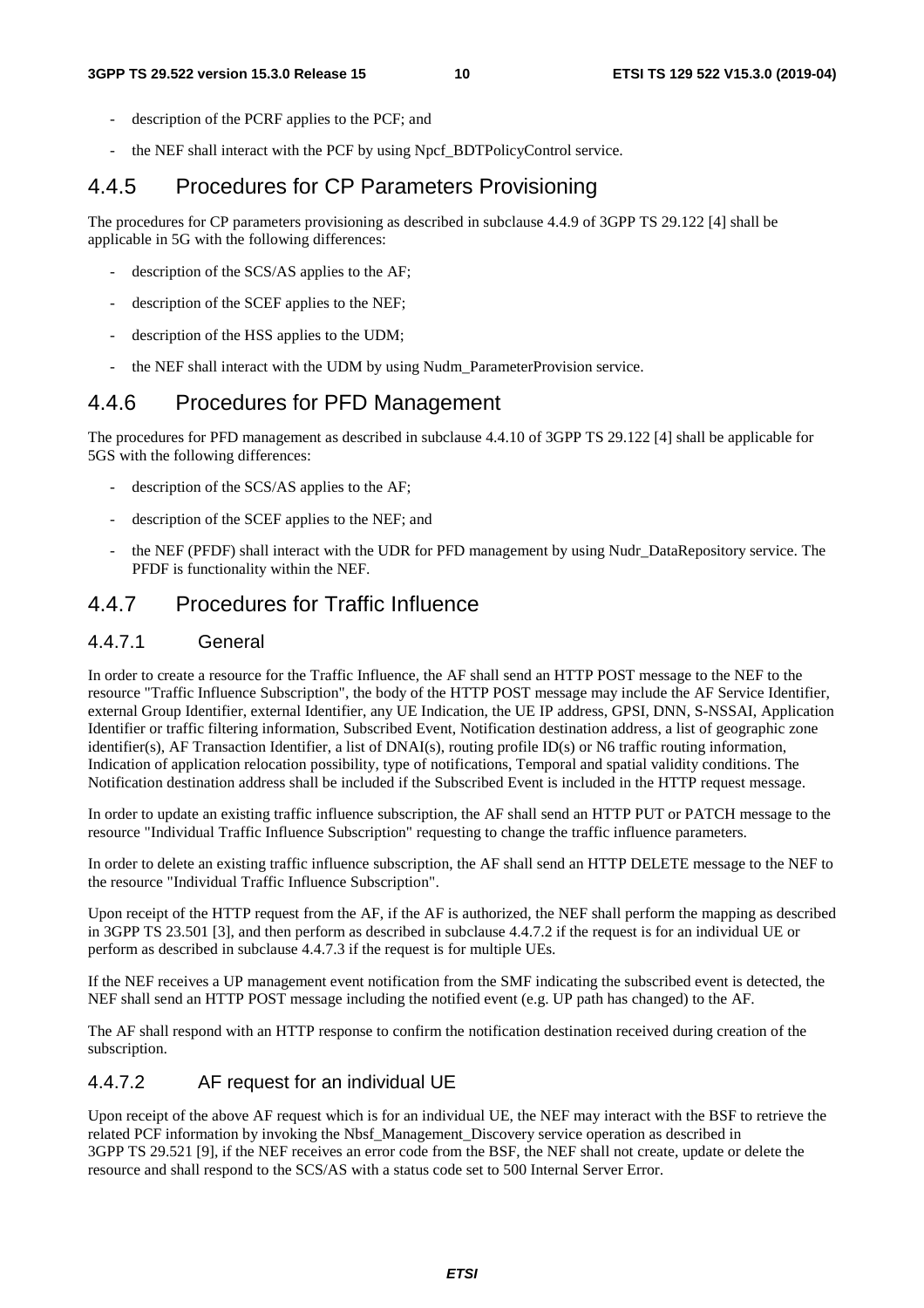After receiving a successful response from the BSF, the NEF shall interact with the PCF by invoking the Npcf\_PolicyAuthorization service as described in 3GPP TS 29.514 [7]. After receiving a successful response from the PCF, the NEF shall,

- for the HTTP POST request, create a resource "Individual Traffic Influence Subscription" which represents the traffic influence subscription, addressed by a URI that contains the AF Identifier and an NEF-created subscription identifier, and shall respond to the AF with a 201 Created status code, including a Location header field containing the URI for the created resource. The AF shall use the URI received in the Location header in subsequent requests to the NEF to refer to this traffic influence subscription.
- for the HTTP PUT or PATCH request, update a resource "Individual Traffic Influence Subscription" which represents the traffic influence subscription, and shall responds to the AF with a 200 OK status code.
- for the HTTP DELETE request, remove all properties of the resource and delete the corresponding active resource "Individual Traffic Influence Subscription" which represents the traffic influence subscription, then shall responds to the AF with a 204 No Content status code.

If the NEF receives a response with an error code from the PCF, the NEF shall not create, update or delete the resource and shall respond to the SCS/AS with a status code set to 500 Internal Server Error.

#### 4.4.7.3 AF request for multiple UEs

Upon receipt of the AF request, if the request is for a group of UEs or any UE, the NEF may interact with the UDR by invoking the Nudr\_DataRepository service as described in 3GPP TS 29.505 [10], if the NEF receives an error code from the UDR, the NEF shall not create, update or delete the resource and shall respond to the SCS/AS with a status code set to 500 Internal Server Error.

After receiving a successful response from the UDR, the NEF shall,

- for the HTTP POST request, create a resource "Individual Traffic Influence Subscription" which represents the traffic influence subscription, addressed by a URI that contains the AF Identifier and an NEF-created subscription identifier, and shall respond to the AF with a 201 Created status code, including a Location header field containing the URI for the created resource. The AF shall use the URI received in the Location header in subsequent requests to the NEF to refer to this traffic influence subscription.
- for the HTTP PUT or PATCH request, update a resource "Individual Traffic Influence Subscription" which represents the traffic influence subscription, and shall responds to the AF with a 200 OK status code.
- for the HTTP DELETE request, delete the corresponding active resource "Individual Traffic Influence Subscription" which represents the traffic influence subscription, and shall responds to the AF with a 204 No Content status code.

### 4.4.8 Procedures for changing the chargeable party at session set up or during the session

The procedures for changing the chargeable party at session set up or during the session in 5GS are described in subclause 4.4.4 of 3GPP TS 29.122 [4] with the following differences:

- description of the SCS/AS applies to the AF;
- description of the SCEF applies to the NEF;
- description of the PCRF applies to the PCF; and
- the NEF may interact with BSF by using Nbsf\_Management\_Discovery service to retrieve the PCF address; and
- the NEF shall interact with the PCF by using Npcf\_PolicyAuthorization service.

### 4.4.9 Procedures for setting up an AF session with required QoS

The procedures for setting up an AF session with required QoS in 5GS are described in subclause 4.4.13 of 3GPP TS 29.122 [4] with the following differences:

description of the SCS/AS applies to the AF;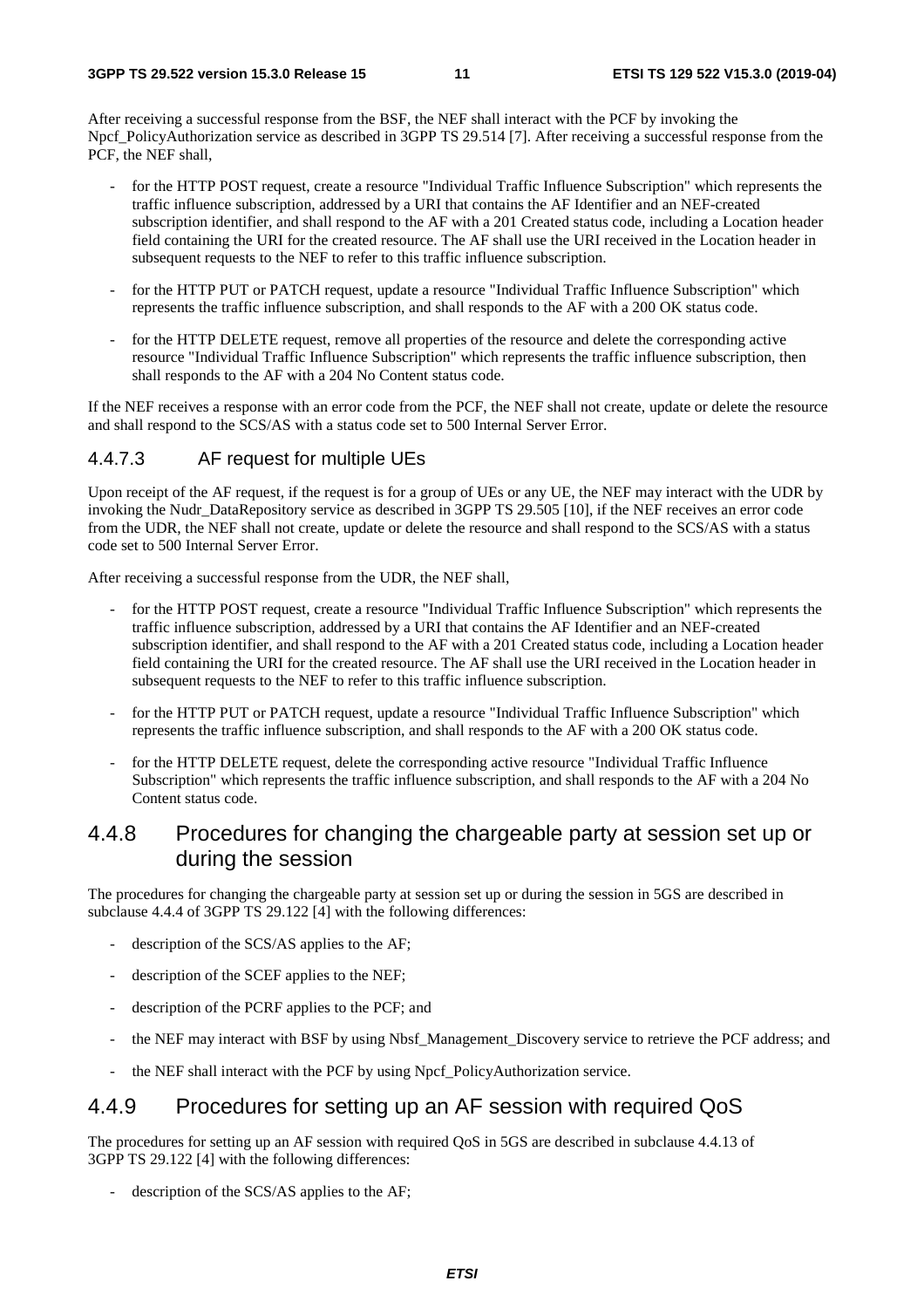- description of the SCEF applies to the NEF;
- description of the PCRF applies to the PCF; and
- the NEF may interact with BSF by using Nbsf\_Management\_Discovery service to retrieve the PCF address; and
- the NEF shall interact with the PCF by using Npcf\_PolicyAuthorization service.

## 5 NEF Northbound APIs

### 5.1 Introduction

The NEF Northbound APIs are a set of APIs defining the related procedures and resources for the interaction between the NEF and the AF.

## 5.2 Information applicable to several APIs

The usage of HTTP and content type, as specified in subclauses 5.2.2 and 5.2.3 of 3GPP TS 29.122 [4] respectively, shall be applicable for NEF Northbound APIs.

The notification, error handling, feature negotiation, HTTP custom headers as specified in subclauses 5.2.5, 5.2.6, 5.2.7, 5.2.8 of 3GPP TS 29.122 [4] respectively, shall be applicable for NEF Northbound APIs except that the SCEF is replaced by the NEF and the SCS/AS by the AF.

The conventions for Open API specification files as specified in subclause 5.2.10 of 3GPP TS 29.122 [4] shall be applicable for NEF Northbound APIs.

### 5.3 Reused APIs

This subclause describes the northbound APIs which are applicable for both EPS and 5GS.

| <b>API Name</b>         | <b>Differences</b>                                                                                                                                                                                                            |
|-------------------------|-------------------------------------------------------------------------------------------------------------------------------------------------------------------------------------------------------------------------------|
| ResourceManagementOfBdt | The "LocBdt 5G" feature as described in subclause 5.4.4 of 3GPP TS 29.122 [4] may<br>only be supported in 5G.                                                                                                                 |
| PfdManagement           |                                                                                                                                                                                                                               |
| MonitoringEvent         | The "Number of UEs in an area notification 5G" feature as described in<br>subclause 5.3.4 of 3GPP TS 29.122 [4] may only be supported in 5G.                                                                                  |
| DeviceTriggering        |                                                                                                                                                                                                                               |
| CpProvisioning          | The "ExpectedUMT_5G" feature as described in subclause 5.10.4 of<br>3GPP TS 29.122 [4] may only be supported in 5G.                                                                                                           |
| ChargeableParty         | The "EthChgParty_5G" feature as described in subclause 5.5.4 of<br>3GPP TS 29.122 [4] may only be supported in 5G.<br>The events (i.e. LOSS_OF_BEARER, RECOVERY_OF_BEARER and<br>RELEASE_OF_BEARER) do not apply for 5G.      |
| AsSessionWithQoS        | The "EthAsSessionQoS_5G" feature as described in subclause 5.14.4 of<br>3GPP TS 29.122 [4] may only be supported in 5G.<br>The events (i.e. LOSS_OF_BEARER, RECOVERY_OF_BEARER and<br>RELEASE OF BEARER) do not apply for 5G. |

#### **Table 5.3.1-1: Reused APIs applicable for both EPS and 5GS**

### 5.4 TrafficInfluence API

### 5.4.1 Resources

#### 5.4.1.1 Overview

This subclause describes the structure for the Resource URIs as shown in figure 5.4.1.1-1 and the resources and HTTP methods used for the TrafficInfluence API.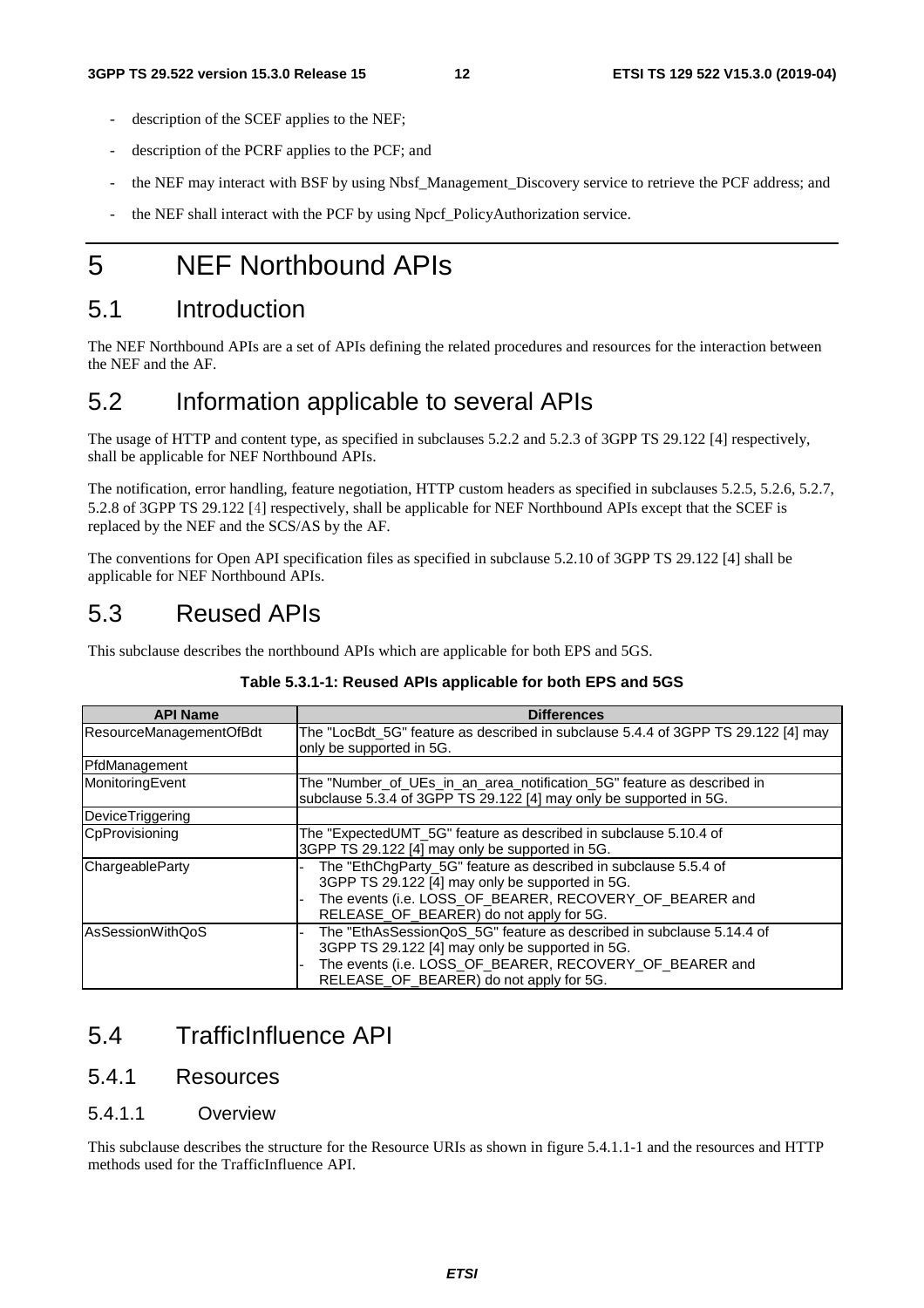#### //{apiRoot}/3gpp-traffic-influence/v1/{afId}



#### **Figure 5.4.1.1-1: Resource URI structure of the TrafficInfluence API**

Table 5.4.1.1-1 provides an overview of the resources and HTTP methods applicable for the TrafficInfluence API.

| Resource name                         | <b>Resource URI</b>                                    | <b>HTTP</b> method | <b>Description</b>                                                                      |
|---------------------------------------|--------------------------------------------------------|--------------------|-----------------------------------------------------------------------------------------|
|                                       | 3gpp-traffic-                                          | <b>GET</b>         | Read all subscriptions for a<br>given AF                                                |
| <b>Traffic Influence Subscription</b> | Influence/v1/{afld}/subscriptions                      | <b>POST</b>        | Create a new subscription to<br>traffic influence                                       |
|                                       |                                                        | <b>GET</b>         | Read the subscription to the<br>traffic influence                                       |
| Individual Traffic Influence          | 3qpp-traffic-                                          | <b>PUT</b>         | Modify all of the properties of<br>an existing subscription to an<br>Itraffic influence |
| Subscription                          | Influence/v1/{afld}/subscriptions/{s<br>ubscriptionId} | <b>PATCH</b>       | Modify part of the properties of<br>an existing subscription to an<br>traffic influence |
|                                       |                                                        | <b>IDELETE</b>     | Delete the subscription to the<br>Itraffic influence                                    |

**Table 5.4.1.1-1: Resources and methods overview** 

#### 5.4.1.2 Resource: Traffic Influence Subscription

#### 5.4.1.2.1 Introduction

This resource allows a AF to read all active traffic influence subscribtions for the given AF.

#### 5.4.1.2.2 Resource Definition

#### Resource URI: **{apiRoot}/3gpp-traffic-influence/v1/{afId}/subscriptions**

This resource shall support the resource URI variables defined in table 5.4.1.2.2-1.

#### **Table 5.4.1.2.2-1: Resource URI variables for this resource**

| <b>Name</b> | <b>Definition</b>                             |  |  |  |  |
|-------------|-----------------------------------------------|--|--|--|--|
| apiRoot     | Subclause 5.2.4 of 3GPP TS 29.122<br>122 [4]. |  |  |  |  |
| afld        | <b>I</b> dentifier of the AF.                 |  |  |  |  |

#### 5.4.1.2.3 Resource Methods

5.4.1.2.3.1 General

The following subclauses specify the resource methods supported by the resource as described in subclause 5.4.1.2.3.

#### 5.4.1.2.3.2 GET

The GET method allows to read all active subscriptions for a given AF. The AF shall initiate the HTTP GET request message and the NEF shall respond to the message.

This method shall support the URI query parameters specified in table 5.4.1.2.3.2-1.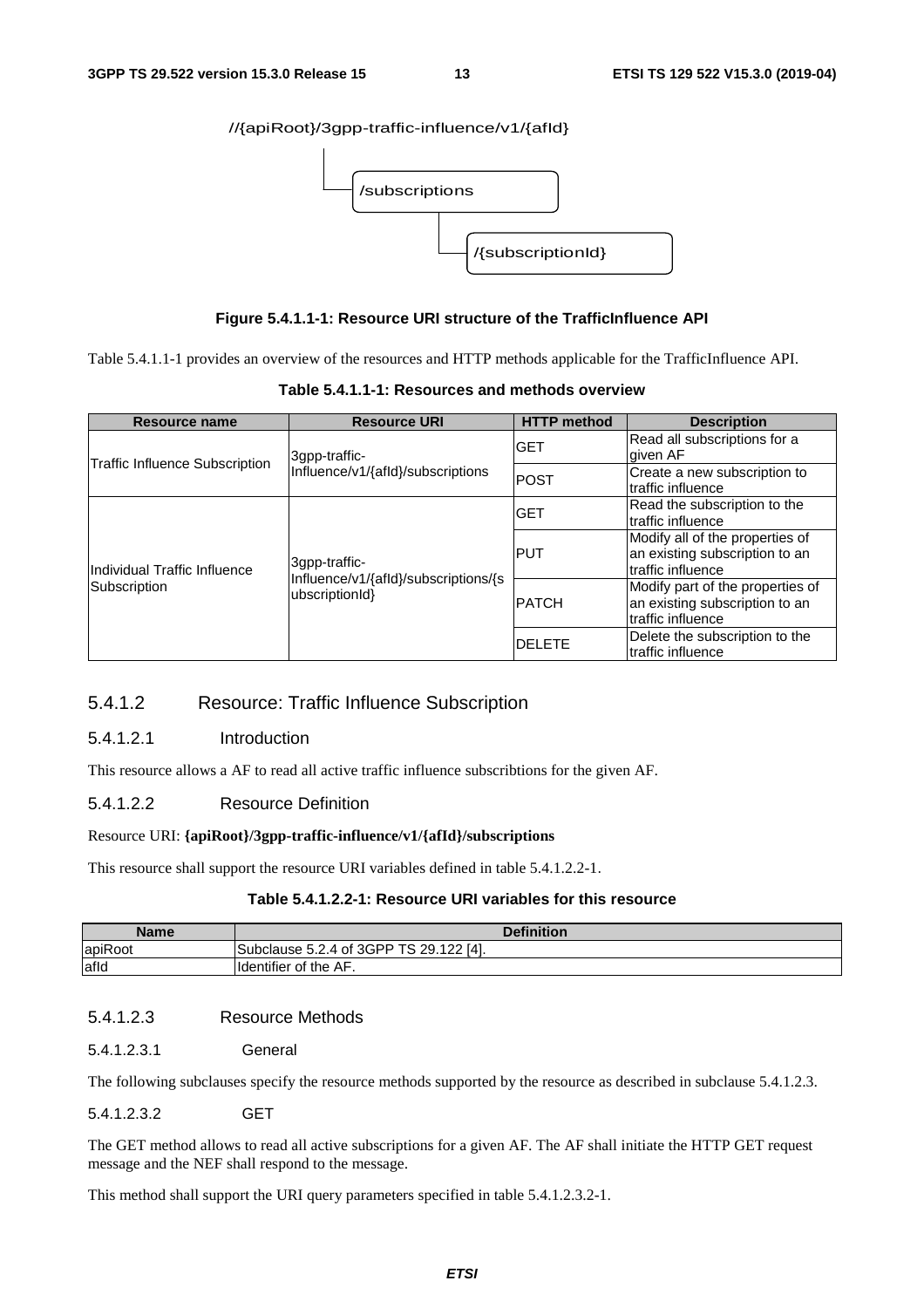#### **Table 5.4.1.2.3.2-1: URI query parameters supported by the GET method on this resource**

| <b>Name</b> | <b>Pata type</b><br>Dala | `ordinolity | ïntion |
|-------------|--------------------------|-------------|--------|
| N/A         |                          |             |        |

This method shall support the request data structures specified in table 5.4.1.2.3.2-2 and the response data structures and response codes specified in table 5.4.1.2.3.2-3.

#### **Table 5.4.1.2.3.2-2: Data structures supported by the GET Request Body on this resource**

| Data type | Cardinality | <b>Description</b> |
|-----------|-------------|--------------------|
| N/A       |             |                    |

#### **Table 5.4.1.2.3.2-3: Data structures supported by the GET Response Body on this resource**

| Data type                                                                                                                      | P | Cardinality | <b>Response</b><br>codes | <b>Description</b>                                                          |
|--------------------------------------------------------------------------------------------------------------------------------|---|-------------|--------------------------|-----------------------------------------------------------------------------|
| array(TrafficInfluS<br>lub)                                                                                                    |   | 0N          | 200 OK                   | The subscription information for the AF in the request URI are<br>returned. |
| NOTE:<br>The mandatory HTTP error status codes for the GET method listed in table 5.2.6-1 of<br>3GPP TS 29.122 [4] also apply. |   |             |                          |                                                                             |

#### 5.4.1.2.3.3 POST

The POST method creates a new subscription resource to traffic influence subscription for a given AF. The AF shall initiate the HTTP POST request message and the NEF shall respond to the message. The NEF shall construct the URI of the created resource.

This method shall support the request data structures specified in table 5.4.1.2.3.3-1 and the response data structures and response codes specified in table 5.4.1.2.3.3-2.

#### **Table 5.4.1.2.3.3-1: Data structures supported by the POST Request Body on this resource**

| Data type       |   | <b>Cardinality</b> | <b>Description</b>                                                          |  |
|-----------------|---|--------------------|-----------------------------------------------------------------------------|--|
| TrafficInfluSub | M |                    | Parameters to register a subscription to influencing traffic routing and/or |  |
|                 |   |                    | Inotification about UP management events with the NEF.                      |  |

| Table 5.4.1.2.3.3-2: Data structures supported by the POST Response Body on this resource |  |  |
|-------------------------------------------------------------------------------------------|--|--|
|                                                                                           |  |  |

| Data type                                                                                                                       | P | <b>Cardinality</b> | <b>Response</b><br>codes | <b>Description</b>                                                                                                                |
|---------------------------------------------------------------------------------------------------------------------------------|---|--------------------|--------------------------|-----------------------------------------------------------------------------------------------------------------------------------|
| <b>TrafficInfluSub</b>                                                                                                          | м |                    | 201<br>Created           | The subscription was created successfully.<br>The URI of the created resource shall be returned in the<br>"Location" HTTP header. |
| NOTE:<br>The mandatory HTTP error status codes for the POST method listed in table 5.2.6-1 of<br>3GPP TS 29.122 [4] also apply. |   |                    |                          |                                                                                                                                   |

#### 5.4.1.3 Resource: Individual Traffic Influence Subscription

#### 5.4.1.3.1 Introduction

This resource allows a AF to register a subscription to influencing traffic routing and/or notification about UP management events with the NEF.

#### 5.4.1.3.2 Resource Definition

#### Resource URI: **{apiRoot}/3gpp-traffic-influence/v1/{afId}/subscriptions/{subscriptionId}**

This resource shall support the resource URI variables defined in table 5.4.1.3.2-1.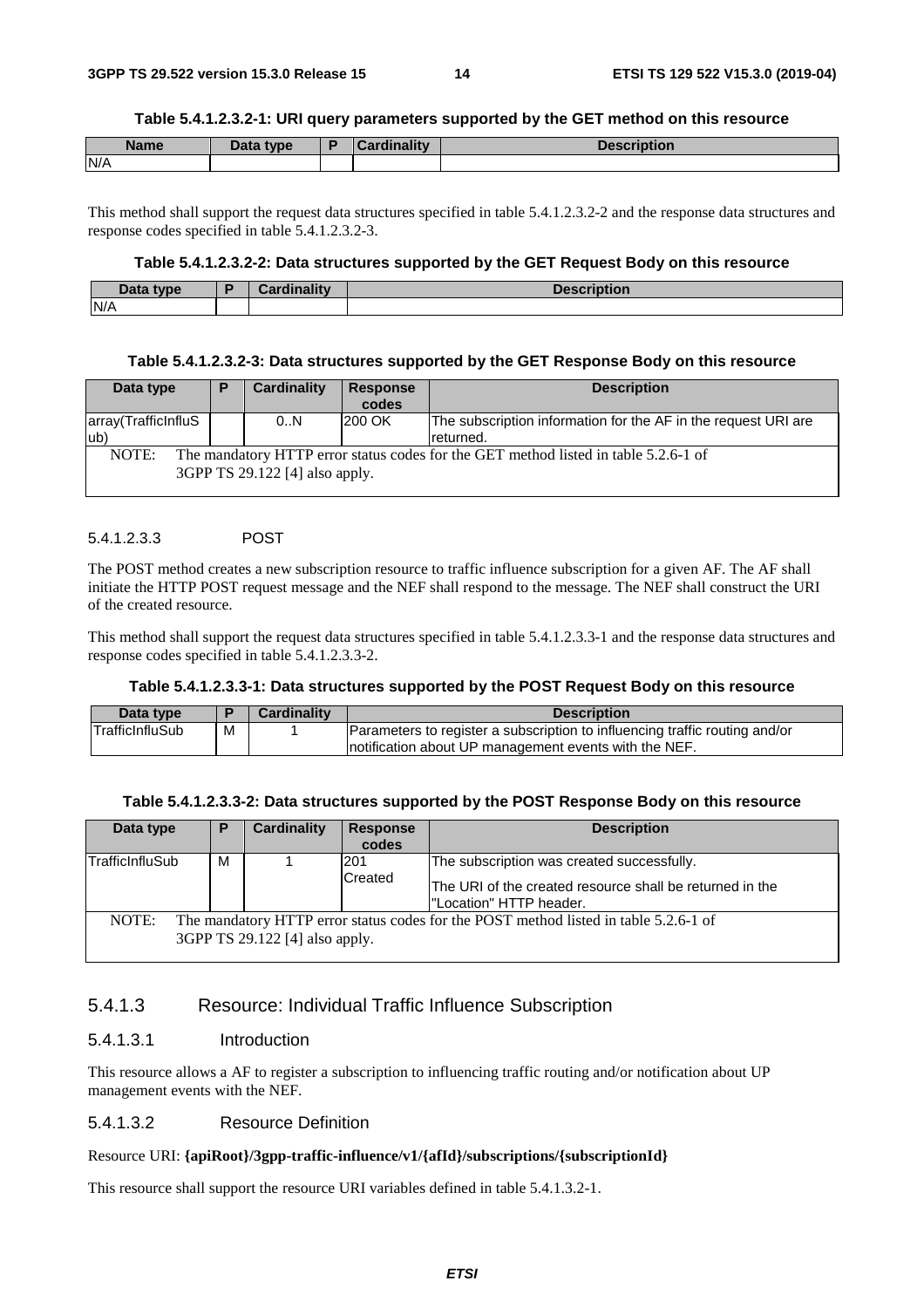| <b>Name</b>    | <b>Definition</b>                                       |
|----------------|---------------------------------------------------------|
| apiRoot        | Subclause 5.2.4 of 3GPP TS 29.122 [4].                  |
| lafld          | <b>I</b> Identifier of the AF.                          |
| subscriptionId | Identifier of the subscription resource of type string. |

#### **Table 5.4.1.3.2-1: Resource URI variables for this resource**

#### 5.4.1.3.3 Resource Methods

#### 5.4.1.3.3.1 General

The following subclauses specify the resource methods supported by the resource as described in subclause 5.4.1.3.3.

#### 5.4.1.3.3.2 GET

The GET method allows to read the active subscription for a given AF and subscription Id. The AF shall initiate the HTTP GET request message and theNEF shall respond to the message.

This method shall support the URI query parameters specified in table 5.4.1.3.3.2-1.

#### **Table 5.4.1.3.3.2-1: URI query parameters supported by the GET method on this resource**

| <b>Name</b> | Data type | Ð | <b>Cardinality</b> | <b>Description</b> |
|-------------|-----------|---|--------------------|--------------------|
| N/A         |           |   |                    |                    |

This method shall support the request data structures specified in table 5.4.1.3.3.2-2 and the response data structures and response codes specified in table 5.4.1.3.3.2-3.

#### **Table 5.4.1.3.3.2-2: Data structures supported by the GET Request Body on this resource**

| Data type | <b>Tinality</b> | ribtion |
|-----------|-----------------|---------|
| N/A       |                 |         |

#### **Table 5.4.1.3.3.2-3: Data structures supported by the GET Response Body on this resource**

| Data type       | P | Cardinality                    | <b>Response</b><br>codes | <b>Description</b>                                                                  |
|-----------------|---|--------------------------------|--------------------------|-------------------------------------------------------------------------------------|
| TrafficInfluSub | M |                                | 200 OK                   | The subscription information for the AF in the request URI are<br>returned.         |
| NOTE:           |   | 3GPP TS 29.122 [4] also apply. |                          | The mandatory HTTP error status codes for the GET method listed in table 5.2.6-1 of |

#### 5.4.1.3.3.3 PUT

The PUT method modifies an existing subscription resource to update a subscription. The AF shall initiate the HTTP PUT request message and the NEF shall respond to the message.

This method shall support the request data structures specified in table 5.4.1.3.3.3-1 and the response data structures and response codes specified in table 5.4.1.3.3.3-2.

#### **Table 5.4.1.3.3.3-1: Data structures supported by the PUT Request Body on this resource**

| Data type              |   | Cardinality | <b>Description</b>                                                                 |
|------------------------|---|-------------|------------------------------------------------------------------------------------|
| <b>TrafficInfluSub</b> | M |             | Modify an existing subscription to influencing traffic routing and/or notification |
|                        |   |             | about UP management events with the NEF.                                           |

#### **Table 5.4.1.3.3.3-2: Data structures supported by the PUT Response Body on this resource**

| Data type       |   | <b>Cardinality</b> | <b>Response</b><br>codes | <b>Description</b>                         |
|-----------------|---|--------------------|--------------------------|--------------------------------------------|
| TrafficInfluSub | М |                    | 200 OK                   | The subscription was updated successfully. |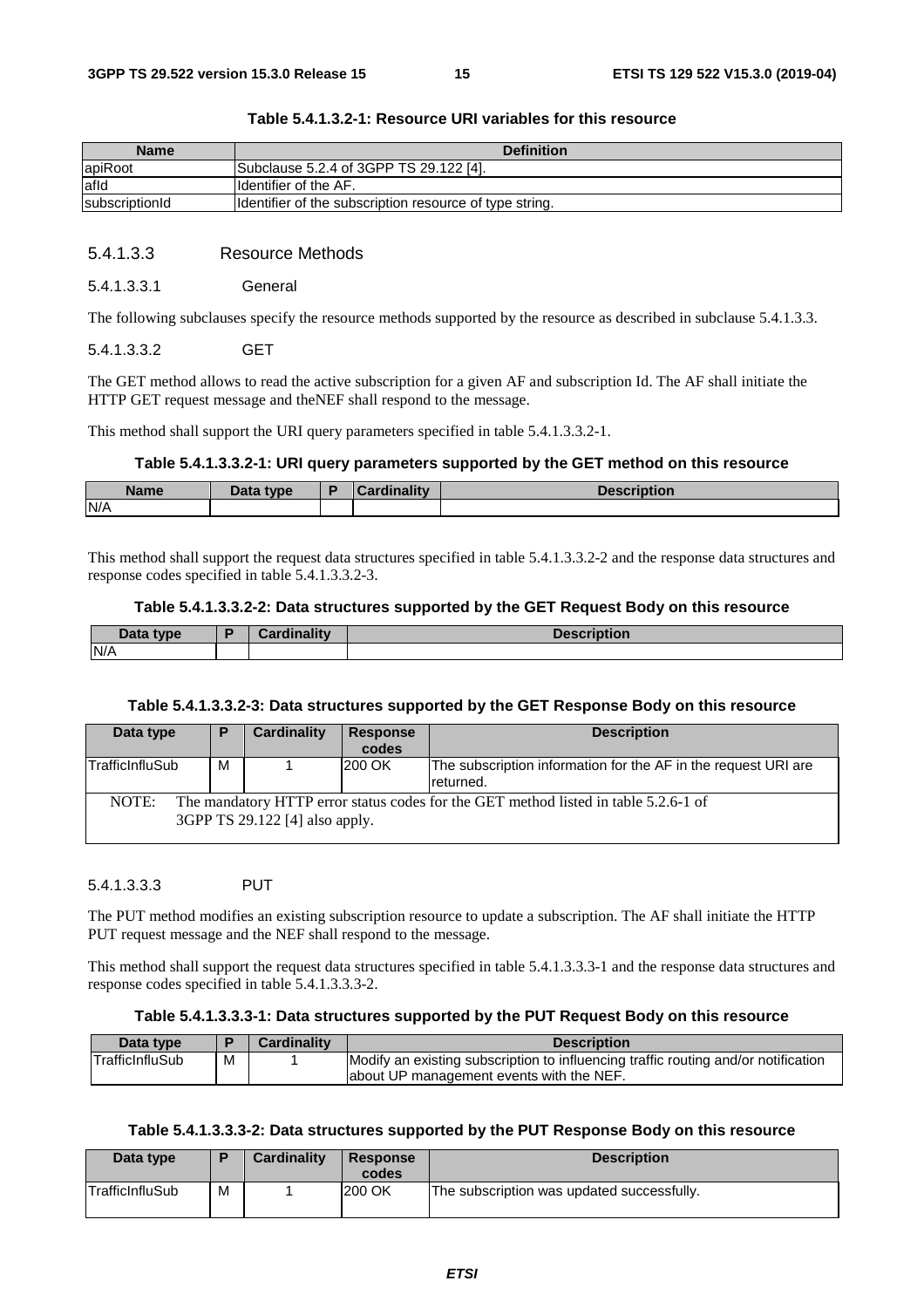NOTE: The mandatory HTTP error status codes for the PUT method listed in table 5.2.6-1 of 3GPP TS 29.122 [4] also apply.

#### 5.4.1.3.3.4 PATCH

The PATCH method allows to change some properties of an existing traffic influence subscription. The AF shall initiate the HTTP PATCH request message and the NEF shall respond to the message.

This method shall support the request data structures specified in table 5.4.1.3.3.4-1 and the response data structures and response codes specified in table 5.4.1.3.3.4-2.

#### **Table 5.4.1.3.3.4-1: Data structures supported by the PATCH Request Body on this resource**

| Data type                    |     | <b>Cardinality</b> | <b>Description</b>                                                     |
|------------------------------|-----|--------------------|------------------------------------------------------------------------|
| <b>ITrafficInfluSubPatch</b> | l M |                    | Partial update of a subscription to influencing traffic routing and/or |
|                              |     |                    | Inotifications about UP management events with the NEF.                |

#### **Table 5.4.1.3.3.4-2: Data structures supported by the PATCH Response Body on this resource**

| Data type                                                                                                                        | P | Cardinality | <b>Response</b><br>codes | <b>Description</b>                          |
|----------------------------------------------------------------------------------------------------------------------------------|---|-------------|--------------------------|---------------------------------------------|
| TrafficInfluSub                                                                                                                  | м |             | 200 OK                   | The subscription was modified successfully. |
| The mandatory HTTP error status codes for the PATCH method listed in table 5.2.6-1 of<br>NOTE:<br>3GPP TS 29.122 [4] also apply. |   |             |                          |                                             |

#### 5.4.1.3.3.5 DELETE

The DELETE method deletes the traffic influence subscription for a given AF. The AF shall initiate the HTTP DELETE request message and the NEF shall respond to the message.

This method shall support the URI query parameters specified in table 5.4.1.3.3.5-1.

#### **Table 5.4.1.3.3.5-1: URI query parameters supported by the DELETE method on this resource**

| <b>Name</b> | Data type<br>Dala | <b><i>Himmelites</i></b> | and the same of the same of |
|-------------|-------------------|--------------------------|-----------------------------|
| N/A         |                   |                          |                             |

This method shall support the request data structures specified in table 5.4.1.3.3.5-2 and the response data structures and response codes specified in table 5.4.1.3.3.5-3.

#### **Table 5.4.1.3.3.5-2: Data structures supported by the DELETE Request Body on this resource**

| Data type | <b>Cardinality</b> | <b>Description</b> |
|-----------|--------------------|--------------------|
| N/A       |                    |                    |
|           |                    |                    |

#### **Table 5.4.1.3.3.5-3: Data structures supported by the DELETE Response Body on this resource**

| Data type | Ð | Cardinality                    | <b>Response</b> | <b>Description</b>                                                                     |
|-----------|---|--------------------------------|-----------------|----------------------------------------------------------------------------------------|
|           |   |                                | codes           |                                                                                        |
| N/A       |   |                                | 204 No          | The subscription was terminated successfully.                                          |
|           |   |                                | Content         |                                                                                        |
| NOTE:     |   | 3GPP TS 29.122 [4] also apply. |                 | The mandatory HTTP error status codes for the DELETE method listed in table 5.2.6-1 of |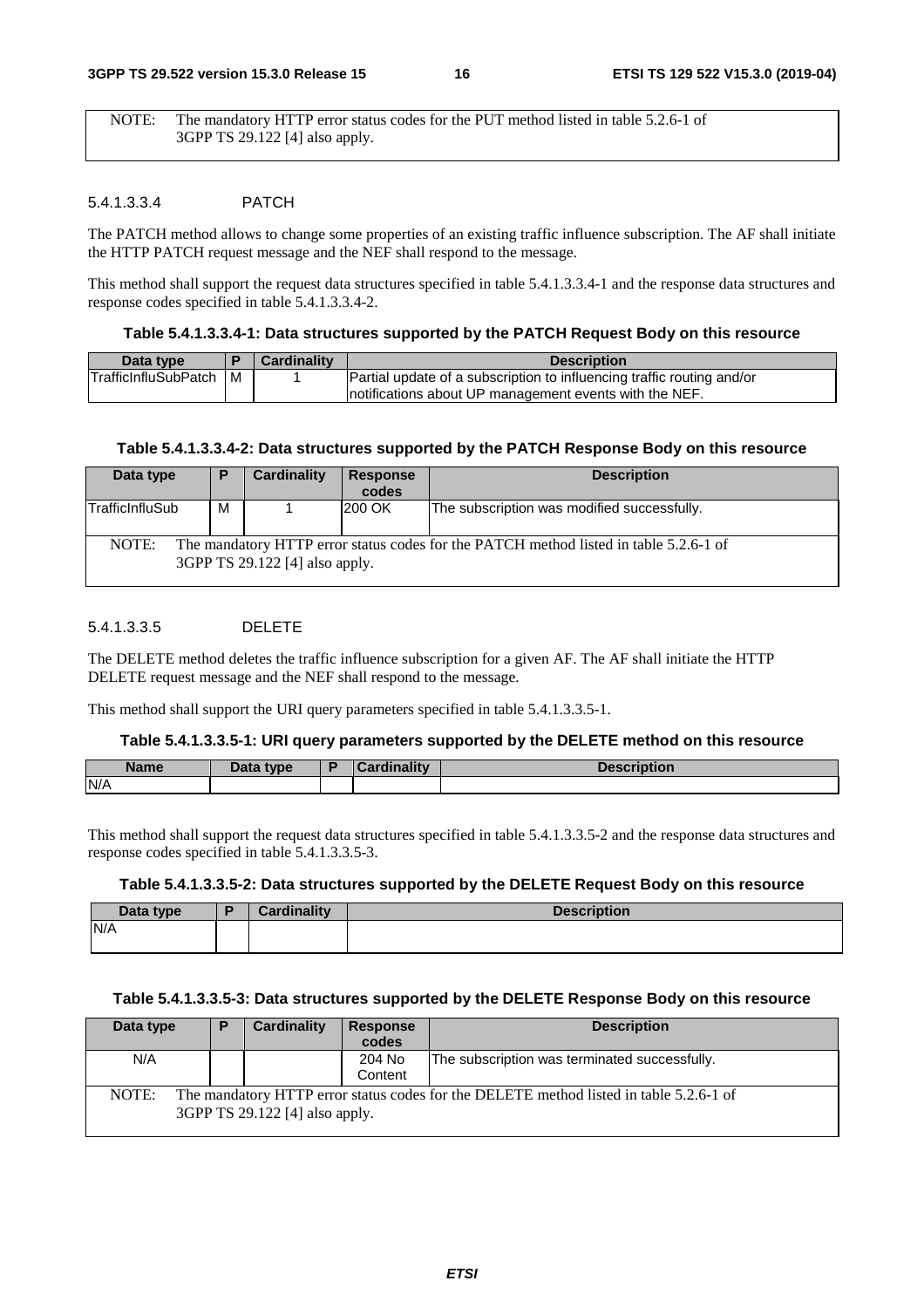### 5.4.2 Notifications

#### 5.4.2.1 Introduction

Upon receipt of a UP management event notification from the SMF indicating the subscribed event (e.g. a DNAI has changed) is detected, the NEF shall send an HTTP POST message including the notified event to the AF. The NEF and the AF shall support the notification mechanism as described in subclause 5.2.5 of 3GPP TS 29.122 [4].

#### 5.4.2.2 Event Notification

#### URI: **{notificationUrI}**

The operation shall support the URI variables defined in table 5.4.2.2-1.

#### **Table 5.4.2.2-1: URI variables**

| $l$ ama | <b>Definitio</b>                                                                                  |
|---------|---------------------------------------------------------------------------------------------------|
| Inotifi | Callback<br>provided by the AF :<br>durina<br>creation<br>subscription.<br>reterence<br>the<br>Οt |

#### 5.4.2.3 Operation Definition

#### 5.4.2.3.1 Notification via HTTP POST

This method shall support the request data structures specified in table 5.4.2.3.1-1 and the response data structures and response codes specified in table 5.4.2.3.1-2.

#### **Table 5.4.2.3.1-1: Data structures supported by the POST Request Body on this resource**

| Data type         |    | Cardinality | Description                                                                    |
|-------------------|----|-------------|--------------------------------------------------------------------------------|
| EventNotification | ιм |             | ' management event notification is provided by the NEF to the AF.<br>UP<br>The |

#### **Table 5.4.2.3.1-2: Data structures supported by the POST Response Body on this resource**

| Data type | IP. | Cardinality                    | Response<br>codes | <b>Description</b>                                                                   |
|-----------|-----|--------------------------------|-------------------|--------------------------------------------------------------------------------------|
| N/A       |     |                                | 204 No<br>Content | The event notification is received successfully.                                     |
| NOTE:     |     | 3GPP TS 29.122 [4] also apply. |                   | The mandatory HTTP error status codes for the POST method listed in table 5.2.6-1 of |

#### 5.4.2.3.2 Notification via Websocket

If supported by both AF and NEF and successfully negotiated, the EventNotification may alternatively be delivered through the Websocket mechanism as defined in subclause 5.2.5.4 of 3GPP TS 29.122 [4].

### 5.4.3 Data Model

#### 5.4.3.1 General

This subclause specifies the application data model supported by the TrafficInfluence API.

#### 5.4.3.2 Reused data types

The data types reused by the TrafficInfluence API from other specifications are listed in table 5.4.3.2-1.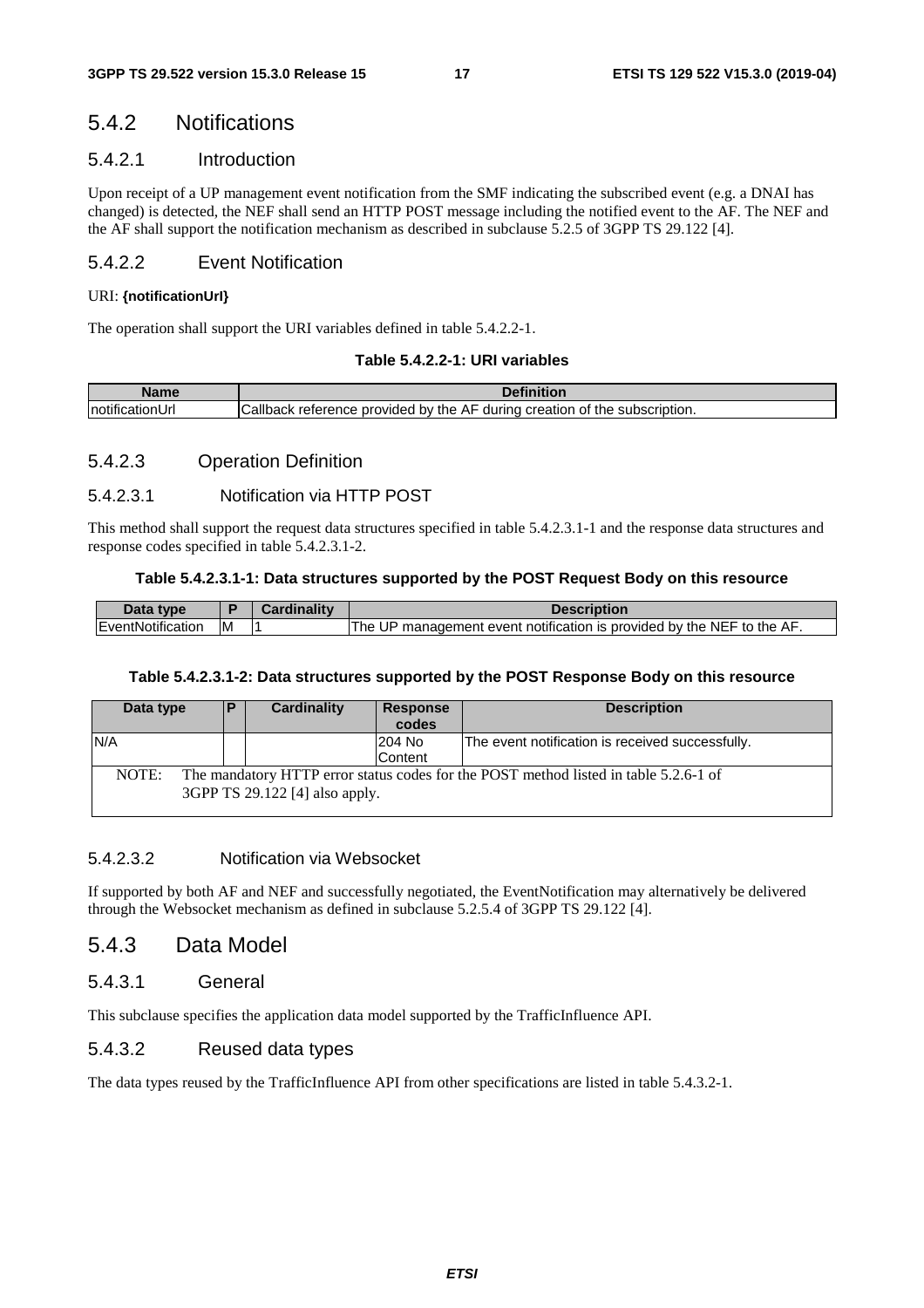| Data type          | <b>Reference</b>          | <b>Comments</b>                                                         |
|--------------------|---------------------------|-------------------------------------------------------------------------|
| Dnai               | 3GPP TS 29.571 [8]        | Identifies a DNAI.                                                      |
| DnaiChangeType     | 3GPP TS 29.571 [8]        | Describes the types of DNAI change.                                     |
| <b>D</b> nn        | 3GPP TS 29.571 [8]        | Identifies a DNN.                                                       |
| EthFlowDescription | 3GPP TS 29.514 [7]        | Contains the Ethernet data flow information.                            |
| Externalld         | 3GPP TS 29.122 [4]        | External Identifier for a UE.                                           |
| ExternalGroupId    | 3GPP TS 29.122 [4]        | External Group Identifier for a user group.                             |
| FlowInfo           | 3GPP TS 29.122 [4]        | Contains the IP data flow information.                                  |
| Gpsi               | 3GPP TS 29.571 [8]        | Identifies a GPSI.                                                      |
| Ipv4Addr           | 3GPP TS 29.122 [4]        | Identifies an IPv4 address.                                             |
| Ipv6Addr           | 3GPP TS 29.122 [4]        | Identifies an IPv6 address.                                             |
| Ipv6Prefix         | 3GPP TS 29.571 [8]        | Identifies an IPv6 Prefix.                                              |
| Link               | 3GPP TS 29.122 [4]        | Identifies a referenced resource.                                       |
| MacAddr48          | 3GPP TS 29.571 [8]        | Identifies a MAC address.                                               |
| Port               | 3GPP TS 29.122 [4]        | Identifies a port number.                                               |
| RouteToLocation    | 3GPP TS 29.571 [8]        | Describes the traffic routes to the locations of the application.       |
| Snssai             | 3GPP TS 29.571 [8]        | Identifies the S-NSSAI.                                                 |
| SupportedFeatures  | 3GPP TS 29.571 [8]        | Used to negotiate the applicability of the optional features defined in |
|                    |                           | table 5.4.4-1.                                                          |
| TemporalValidity   | 3GPP TS 29.514 [7]        | Indicates the time interval(s) during which the AF request is to be     |
|                    |                           | applied                                                                 |
| WebsockNotifConfig | <b>3GPP TS 29.122 [4]</b> | Contains the configuration parameters to set up notification delivery   |
|                    |                           | over Websocket protocol.                                                |

**Table 5.4.3.2-1: Re-used Data Types** 

### 5.4.3.3 Structured data types

#### 5.4.3.3.1 Introduction

This clause defines the structured data types to be used in resource representations.

#### 5.4.3.3.2 Type: TrafficInfluSub

This type represents a traffic influence subscription. The same structure is used in the subscription request and subscription response.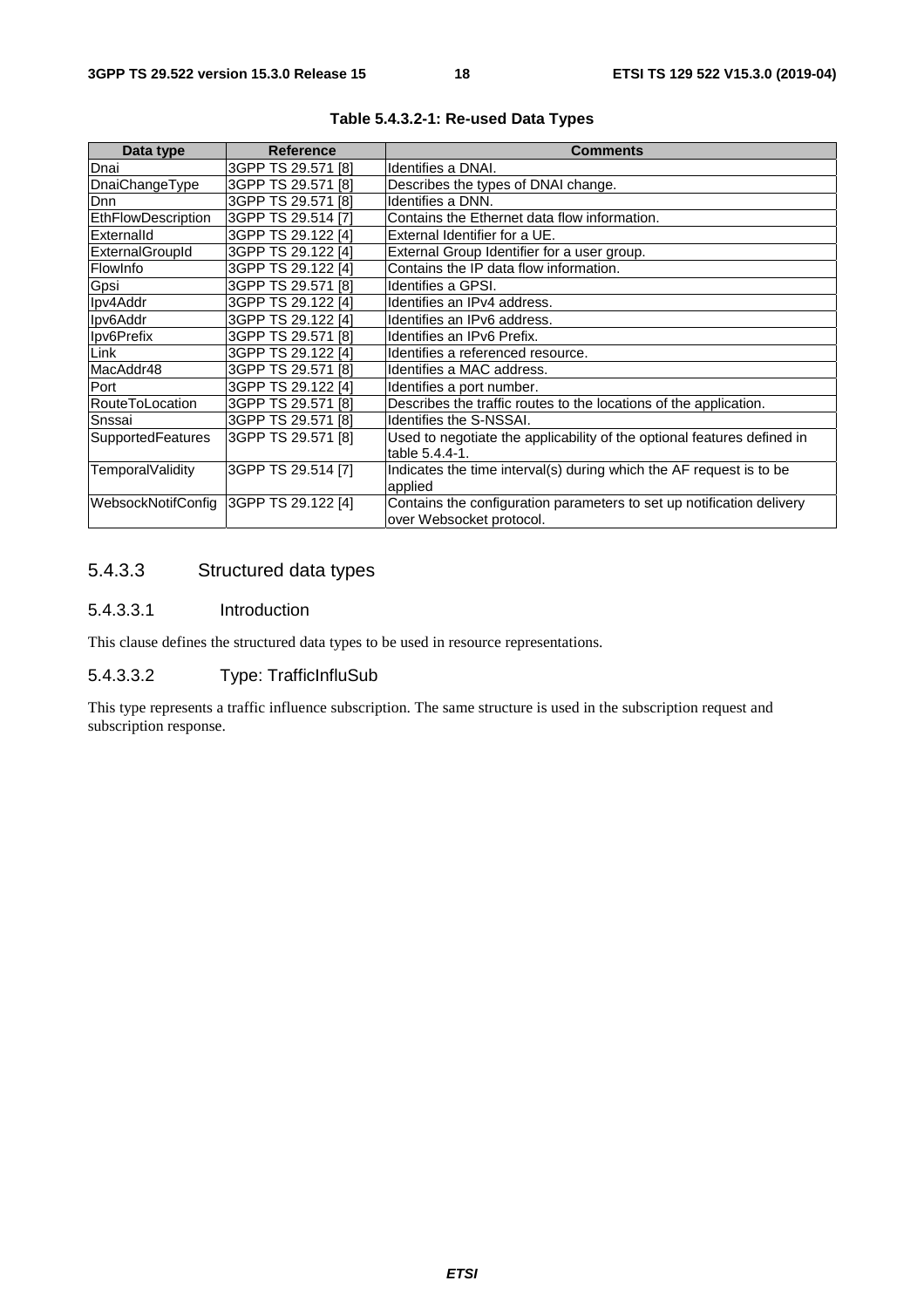**Table 5.4.3.3.2-1: Definition of type TrafficInfluSub**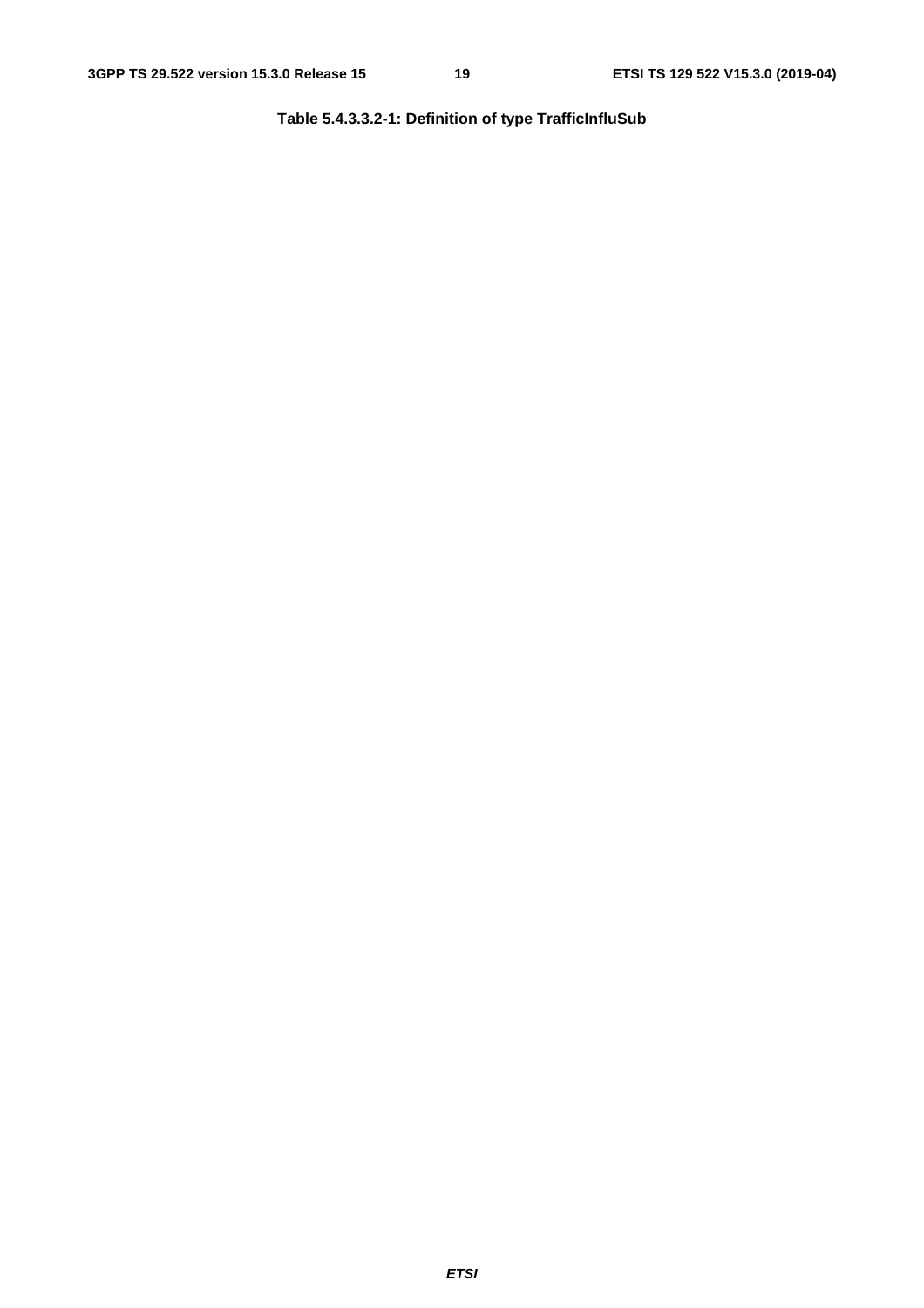| <b>Attribute name</b>       | Data type                  | P              | <b>Cardinality</b> | <b>Description</b>                                                                                                                                                                                                                 | <b>Applicability</b><br>(NOTE 1) |
|-----------------------------|----------------------------|----------------|--------------------|------------------------------------------------------------------------------------------------------------------------------------------------------------------------------------------------------------------------------------|----------------------------------|
| afServiceId                 | string                     | O              | 0.1                | Identifies a service on behalf of<br>which the AF is issuing the<br>request.                                                                                                                                                       |                                  |
| afAppId                     | string                     | O              | 0.1                | Identifies an application.<br>(NOTE 3)                                                                                                                                                                                             |                                  |
| afTransId                   | string                     | $\overline{O}$ | 0.1                | Identifies an NEF Northbound<br>interface transaction,<br>generated by the AF.                                                                                                                                                     |                                  |
| appReloInd                  | boolean                    | $\overline{O}$ | 0.1                | Identifies whether an<br>application can be relocated<br>once a location of the<br>application has been selected.<br>Set to "true" if it can be<br>relocated; otherwise set to<br>"false". Default value is "false"<br>if omitted. |                                  |
| dnn                         | Dnn                        | O              | 0.1                | Identifies a DNN.                                                                                                                                                                                                                  |                                  |
| snssai                      | Snssai                     | O              | 0.1                | Identifies an S-NSSAI.                                                                                                                                                                                                             |                                  |
| externalGroupId             | ExternalGroupId            | $\circ$        | 0.1                | Identifies a group of users.<br>(NOTE 2)                                                                                                                                                                                           |                                  |
| anyUeInd                    | boolean                    | $\overline{O}$ | 0.1                | Identifies whether the AF<br>request applies to any UE. This<br>attribute shall set to "true" if<br>applicable for any UE,<br>otherwise, set to "false".                                                                           |                                  |
| subscribedEvents            | array(SubscribedE<br>vent) | O              | 1.N                | (NOTE 2)<br>Identifies the requirement to be<br>notified of the event(s).                                                                                                                                                          |                                  |
| gpsi                        | Gpsi                       | $\circ$        | 0.1                | Identifies a user.<br>(NOTE 2)                                                                                                                                                                                                     |                                  |
| ipv4Addr                    | Ipv4Addr                   | O              | 0.1                | Identifies the IPv4 address.<br>(NOTE 2)                                                                                                                                                                                           |                                  |
| ipv6Addr                    | Ipv6Addr                   | O              | 0.1                | Identifies the IPv6 address.<br>(NOTE 2)                                                                                                                                                                                           |                                  |
| macAddr                     | MacAddr48                  | O              | 0.1                | Identifies the MAC address.                                                                                                                                                                                                        |                                  |
| dnaiChgType                 | DnaiChangeType             | O              | 0.1                | Identifies a type of notification<br>regarding UP path<br>management event.                                                                                                                                                        |                                  |
| notificationDestinatio<br>n | Link                       | C              | 0.1                | Contains the Callback URL to<br>receive the notification from the<br>NEF.<br>It shall be present if the<br>"subscribedEvents" is present.                                                                                          |                                  |
| requestTestNotificati<br>on | boolean                    | O              | 0.1                | Set to true by the SCS/AS to<br>request the NEF to send a test<br>notification as defined in<br>subclause 5.2.5.3 of<br>3GPP TS 29.122 [4]. Set to<br>false or omitted otherwise.                                                  | Notification_te<br>st_event      |
| websockNotifConfig          | WebsockNotifConfi<br>g     | O              | 0.1                | Configuration parameters to<br>set up notification delivery over<br>Websocket protocol.                                                                                                                                            | Notification_w<br>ebsocket       |
| self<br>trafficFilters      | Link<br>array(FlowInfo)    | C<br>O         | 0.1<br>1N          | Link to this resource.<br>This parameter shall be<br>supplied by the NEF in HTTP<br>responses that include an<br>object of TrafficInfluSub type<br>Identifies IP packet filters.                                                   |                                  |
|                             |                            |                |                    | (NOTE 3)                                                                                                                                                                                                                           |                                  |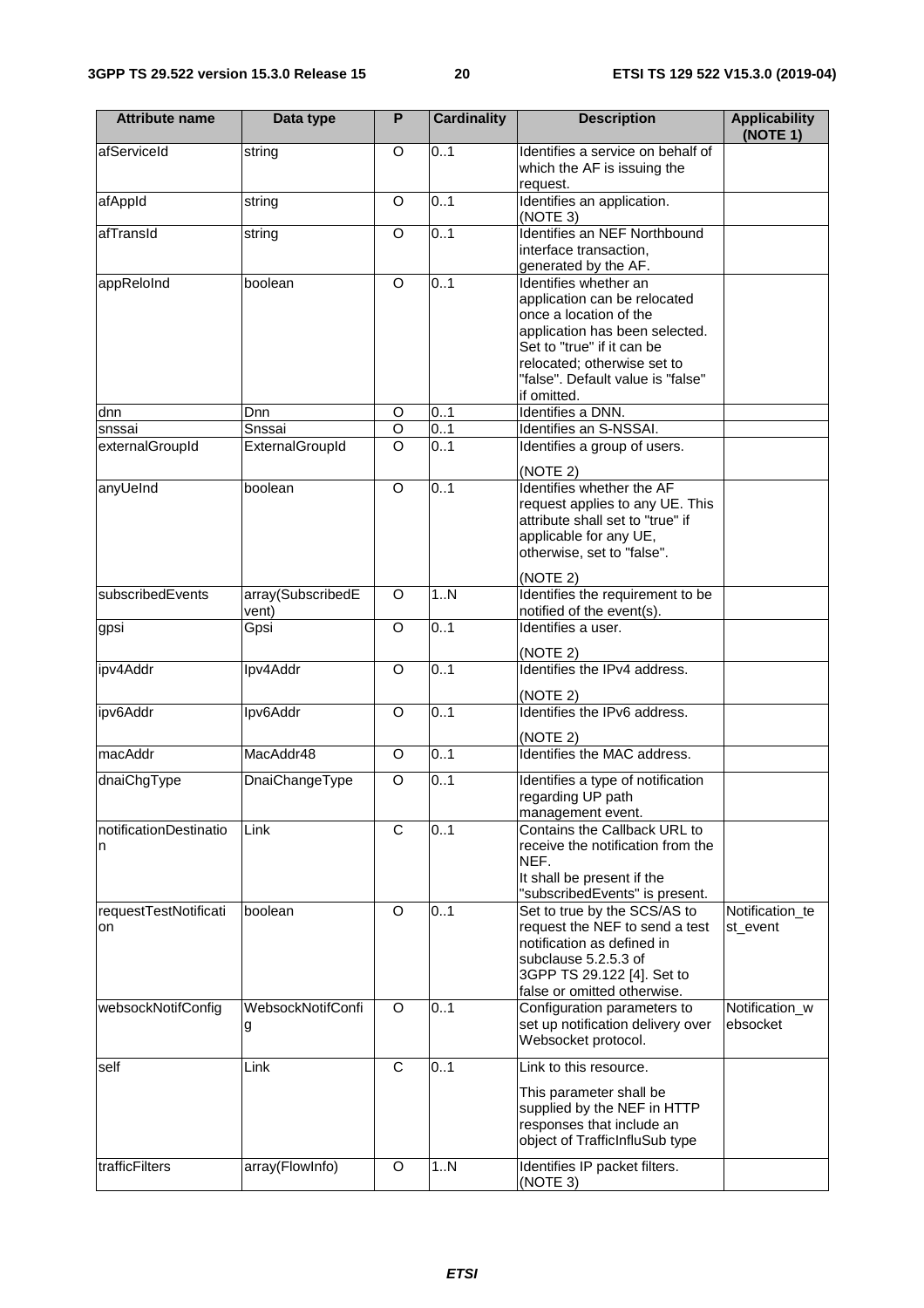| ethTrafficFilters     |                                                                                                                                                                                                                                                                   | array(EthFlowDesc<br>ription) | O | 1N | <b>Identifies Ethernet packet</b><br>filters.<br>(NOTE 3)                                                                                                                                                   |  |
|-----------------------|-------------------------------------------------------------------------------------------------------------------------------------------------------------------------------------------------------------------------------------------------------------------|-------------------------------|---|----|-------------------------------------------------------------------------------------------------------------------------------------------------------------------------------------------------------------|--|
| <b>ItrafficRoutes</b> |                                                                                                                                                                                                                                                                   | array(RouteToLoca<br>tion)    | O | 1N | Identifies the N6 traffic routing<br>requirement.                                                                                                                                                           |  |
| tempValidities        |                                                                                                                                                                                                                                                                   | array(TemporalVali<br>dity)   | O | 1N | Indicates the time interval(s)<br>during which the AF request is<br>to be applied.                                                                                                                          |  |
| validGeoZoneIds       |                                                                                                                                                                                                                                                                   | array(string)                 | O | 1N | Identifies a geographic zone<br>that the AF request applies<br>only to the traffic of UE(s)<br>located in this specific zone.                                                                               |  |
| suppFeat              |                                                                                                                                                                                                                                                                   | SupportedFeatures             | C | 01 | Indicates the list of Supported<br>lfeatures used as described in<br>subclause 5.4.4.<br>This attribute shall be provided<br>in the POST request and in the<br>response of successful<br>resource creation. |  |
| <b>NOTE 1:</b>        | Properties marked with a feature as defined in subclause 5.4.4 are applicable as described in<br>subclause 5.2.7 of 3GPP TS 29.122 [4]. If no feature is indicated, the related property applies for all<br>the features.                                         |                               |   |    |                                                                                                                                                                                                             |  |
| NOTE 2:<br>NOTE 3:    | One of individual UE identifier (i.e. "gpsi", "ipv4Addr" or "ipv6Addr"), External Group Identifier (i.e.<br>"externalGroupId") or any UE indication "anyUeInd" shall be included.<br>One of "afAppId", "trafficFilters" or "ethTrafficFilters" shall be included. |                               |   |    |                                                                                                                                                                                                             |  |

### 5.4.3.3.3 Type: TrafficInfluSubPatch

This type represents a subscription of traffic influence parameters provided by the AF to the NEF. The structure is used for HTTP PATCH request.

| <b>Attribute name</b> | Data type                                                   | P | <b>Cardinality</b> | <b>Description</b>                                                                                                                   | <b>Applicability</b> |
|-----------------------|-------------------------------------------------------------|---|--------------------|--------------------------------------------------------------------------------------------------------------------------------------|----------------------|
| appReloInd            | boolean                                                     | O | 0.1                | Identifies whether an application can<br>be relocated once a location of the<br>application has been selected.<br>(NOTE)             |                      |
| trafficFilters        | array(FlowInfo)                                             | O | 1N                 | Identifies IP packet filters.                                                                                                        |                      |
| ethTrafficFilters     | array(EthFlowDe<br>scription)                               | O | 1N                 | Identifies Ethernet packet filters.                                                                                                  |                      |
| trafficRoutes         | array(RouteToLo<br>cation)                                  | O | 1N                 | Identifies the N6 traffic routing<br>requirement.<br>(NOTE)                                                                          |                      |
| tempValidities        | array(TemporalV<br>alidity)                                 | O | 1N                 | Indicates the time interval(s) during<br>which the AF request is to be applied.<br>(NOTE)                                            |                      |
| validGeoZoneIds       | array(string)                                               | O | 1N                 | Identifies a geographic zone that the<br>AF request applies only to the traffic of<br>UE(s) located in this specific zone.<br>(NOTE) |                      |
| NOTE:                 | The value of the property shall be set to NULL for removal. |   |                    |                                                                                                                                      |                      |

**Table 5.4.3.3.3-1: Definition of type TrafficInfluSubPatch**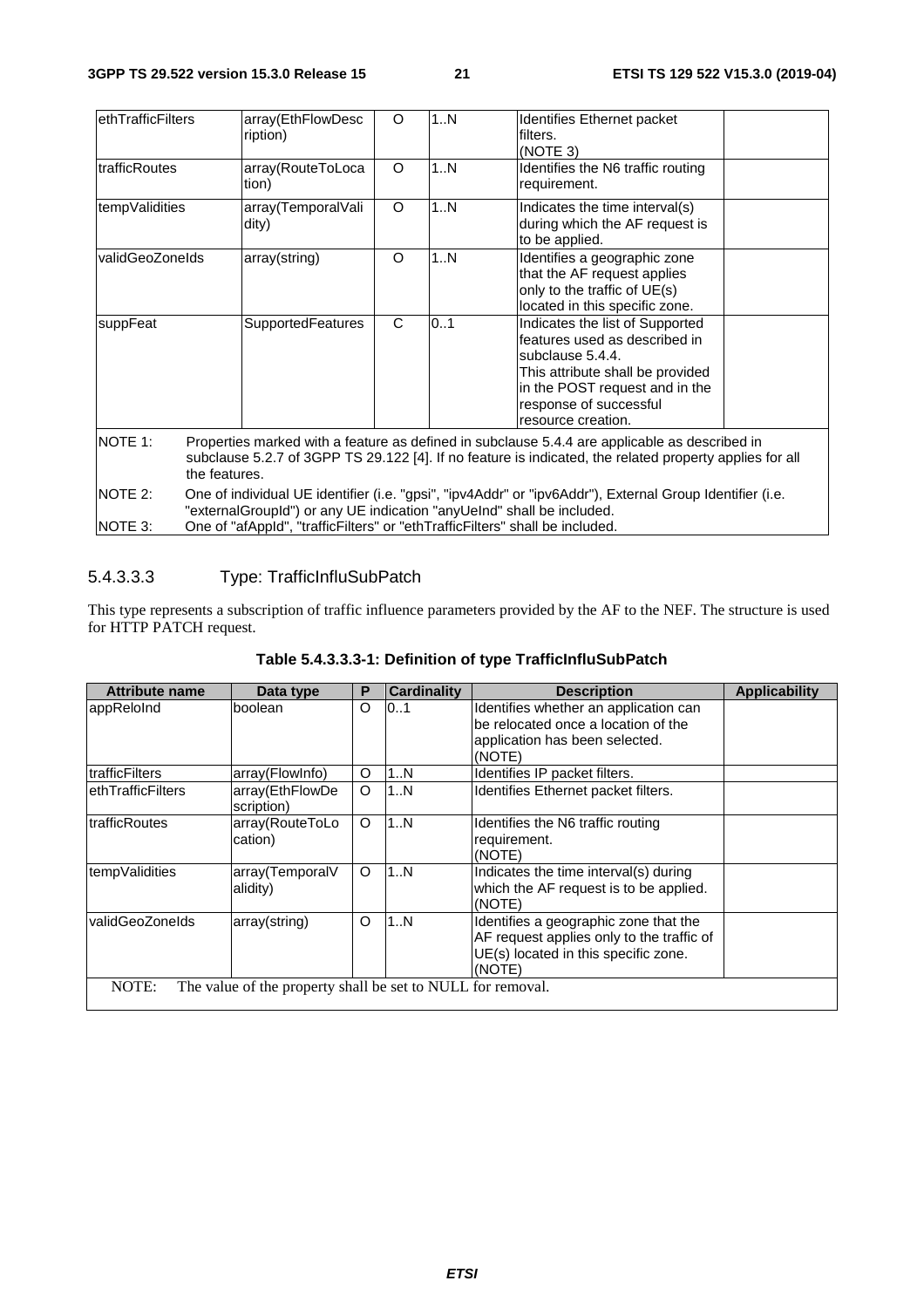#### 5.4.3.3.4 Type: EventNotification

| <b>Attribute name</b> | Data type              | P                  | <b>Cardinality</b> | <b>Description</b>                                                                                                                                                                                           | <b>Applicability</b><br>(NOTE) |
|-----------------------|------------------------|--------------------|--------------------|--------------------------------------------------------------------------------------------------------------------------------------------------------------------------------------------------------------|--------------------------------|
| afTransId             | string                 | O                  | $\overline{0}$ 1   | Identifies an NEF Northbound<br>interface transaction, generated by the<br>AF.                                                                                                                               |                                |
| dnaiChgType           | DnaiChangeType         | M                  | $\mathbf{1}$       | Identifies the type of notification<br>regarding UP path management<br>event.                                                                                                                                |                                |
| sourceTrafficRoute    | RouteToLocation        | $\circ$            | $\overline{0}$ .1  | Identifies the N6 traffic routing<br>information associated to the source<br>DNAI.<br>Shall be present if the<br>"subscribedEvent" sets to<br>"UP_PATH_CHANGE".                                              |                                |
| subscribedEvent       | SubscribedEvent        | M                  | 1                  | Identifies a UP path management<br>event the AF requested to be notified<br>of.                                                                                                                              |                                |
| targetTrafficRoute    | <b>RouteToLocation</b> | $\circ$            | 0.1                | Identifies the N6 traffic routing<br>information associated to the target<br>DNAI.<br>Shall be present if the<br>"subscribedEvent" sets to<br>"UP_PATH_CHANGE".                                              |                                |
| gpsi                  | Gpsi                   | O                  | 0.1                | Identifies a user.                                                                                                                                                                                           |                                |
| srcUelpv4Addr         | Ipv4Addr               | $\overline{\circ}$ | 0.1                | The IPv4 Address of the served UE for<br>the source DNAI.                                                                                                                                                    |                                |
| srcUelpv6Prefix       | Ipv6Prefix             | O                  | 0.1                | The Ipv6 Address Prefix of the served<br>UE for the source DNAI.                                                                                                                                             |                                |
| tgtUelpv4Addr         | Ipv4Addr               | O                  | 0.1                | The IPv4 Address of the served UE for<br>the target DNAI.                                                                                                                                                    |                                |
| tgtUelpv6Prefix       | Ipv6Prefix             | O                  | 0.1                | The Ipv6 Address Prefix of the served<br>UE for the target DNAI.                                                                                                                                             |                                |
| ueMac                 | MacAddr48              | O                  | 0.1                | UE MAC address of the served UE.                                                                                                                                                                             |                                |
| NOTE:<br>features.    |                        |                    |                    | Properties marked with a feature as defined in subclause 5.4.4 are applicable as described in<br>subclause 5.2.7 of 3GPP TS 29.122 [4]. If no feature is indicated, the related property applies for all the |                                |

#### **Table 5.4.3.3.4-1: Definition of type EventNotification**

### 5.4.3.4 Simple data types and enumerations

#### 5.4.3.4.1 Introduction

This subclause defines simple data types and enumerations that can be referenced from data structures defined in the previous subclauses.

#### 5.4.3.4.2 Simple data types

The simple data types defined in table 5.4.3.4.2-1 shall be supported.

#### **Table 5.4.3.4.2-1: Simple data types**

| <b>Type Name</b> | Definition<br><b>VDe</b> | Description | <i>d</i> icability |
|------------------|--------------------------|-------------|--------------------|
|                  |                          |             |                    |

### 5.4.3.4.3 Enumeration: SubscribedEvent

The enumeration SubscribedEvent represents the type of UP patch management events of which the AF requests to be notified. It shall comply with the provisions defined in table 5.4.3.4.3-1.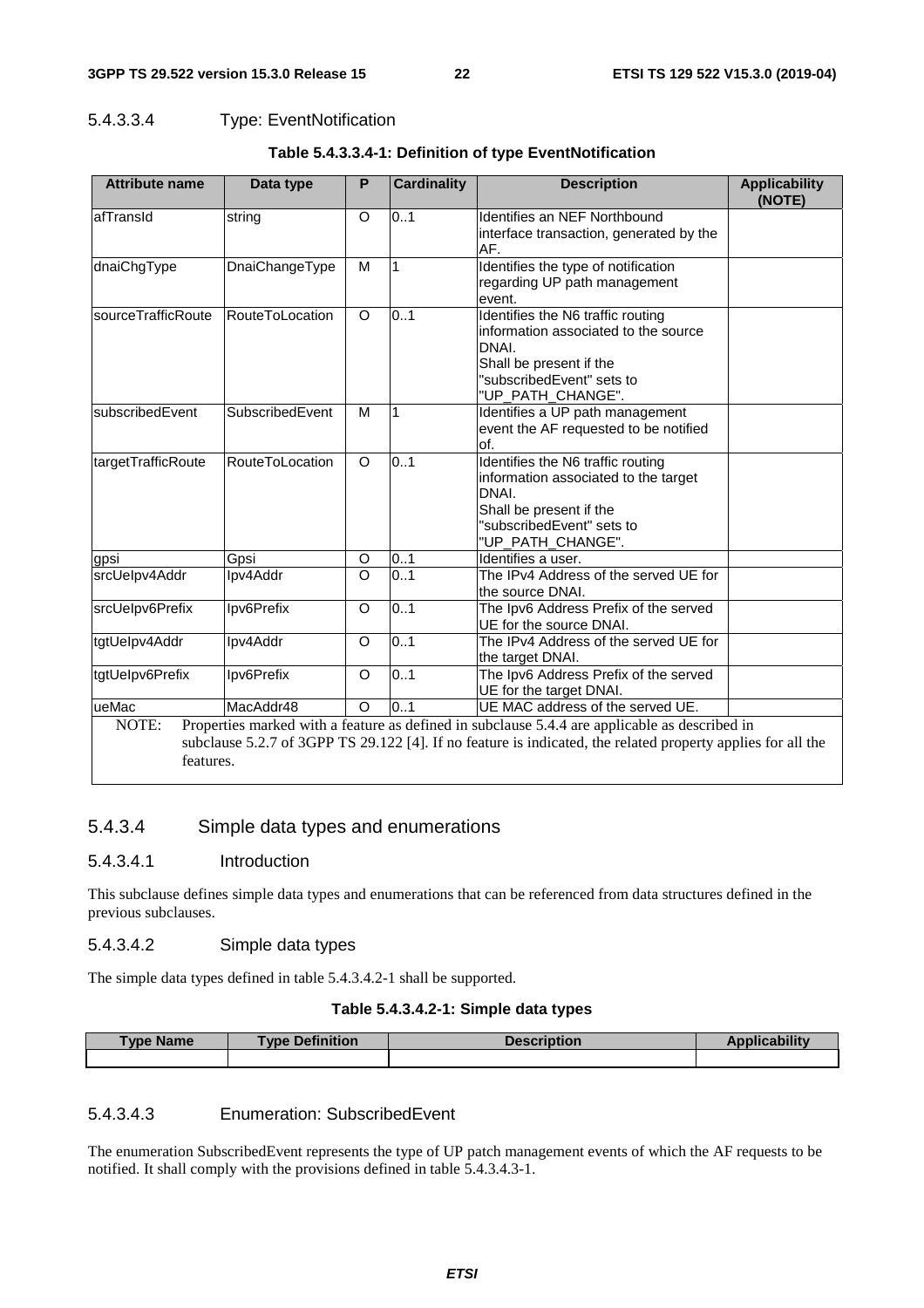**Table 5.4.3.4.3-1: Enumeration SubscribedEvent** 

| Enumeration value | <b>Description</b>                                                           |
|-------------------|------------------------------------------------------------------------------|
| UP PATH CHANGE    | The AF requests to be notified when the UP path changes for the PDU session. |

### 5.4.4 Used Features

The table below defines the features applicable to the TrafficInfluence API. Those features are negotiated as described in subclause 5.2.7 of 3GPP TS 29.122 [4].

| <b>Feature</b><br>number | <b>Feature Name</b>     | <b>Description</b>                                                                                                                                                                    |
|--------------------------|-------------------------|---------------------------------------------------------------------------------------------------------------------------------------------------------------------------------------|
|                          | Notification websocket  | The delivery of notifications over Websocket is supported as described in<br>3GPP TS 29.122 [4]. This feature requires that the Notification_test_event<br>feature is also supported. |
| ົ                        | Notification test event | The testing of notification connection is supported as described in<br>3GPP TS 29.122 [4].                                                                                            |

## 6 Security

TLS (IETF RFC 5246 [16]) shall be used to support the security communication between the NEF and the AF over NEF Northbound interface as defined in subclause 12 of 3GPP TS 33.501 [6]. The access to the SCEF northbound APIs shall be authorized by means of OAuth2 protocol (see IETF RFC 6749 [13]), based on local configuration, using the "Client Credentials" authorization grant. If OAuth2 is used, a client, prior to consuming services offered by the NEF Northbound APIs, shall obtain a "token" from the authorization server.

## 7 Using Common API Framework

## 7.1 General

When CAPIF is used with an NEF that is used for external exposure, the NEF shall support the following as defined in 3GPP TS 29.222 [12]:

- the API exposing function and related APIs over CAPIF-2/2e and CAPIF-3 reference points;
- the API publishing function and related APIs over CAPIF-4 reference point;
- the API management function and related APIs over CAPIF-5 reference point; and
- at least one of the security methods for authentication and authorization, and related security mechanisms.

In a centralized deployment as defined in 3GPP TS 23.222 [11], where the CAPIF core function and API provider domain functions are co-located, the interactions between the CAPIF core function and API provider domain functions may be independent of CAPIF-3, CAPIF-4 and CAPIF-5 reference points.

## 7.2 Security

When CAPIF is used for external exposure, before invoking the API exposed by the NEF, the AF as API invoker shall negotiate the security method (PKI, TLS-PSK or OAUTH2) with CAPIF core function and ensure the NEF has enough credential to authenticate the AF (see 3GPP TS 29.222 [12], subclause 5.6.2.2 and subclause 6.2.2.2).

If PKI or TLS-PSK is used as the selected security method between the AF and the NEF, upon API invocation, the NEF shall retrieve the authorization information from the CAPIF core function as described in 3GPP TS 29.222 [12], subclause 5.6.2.4.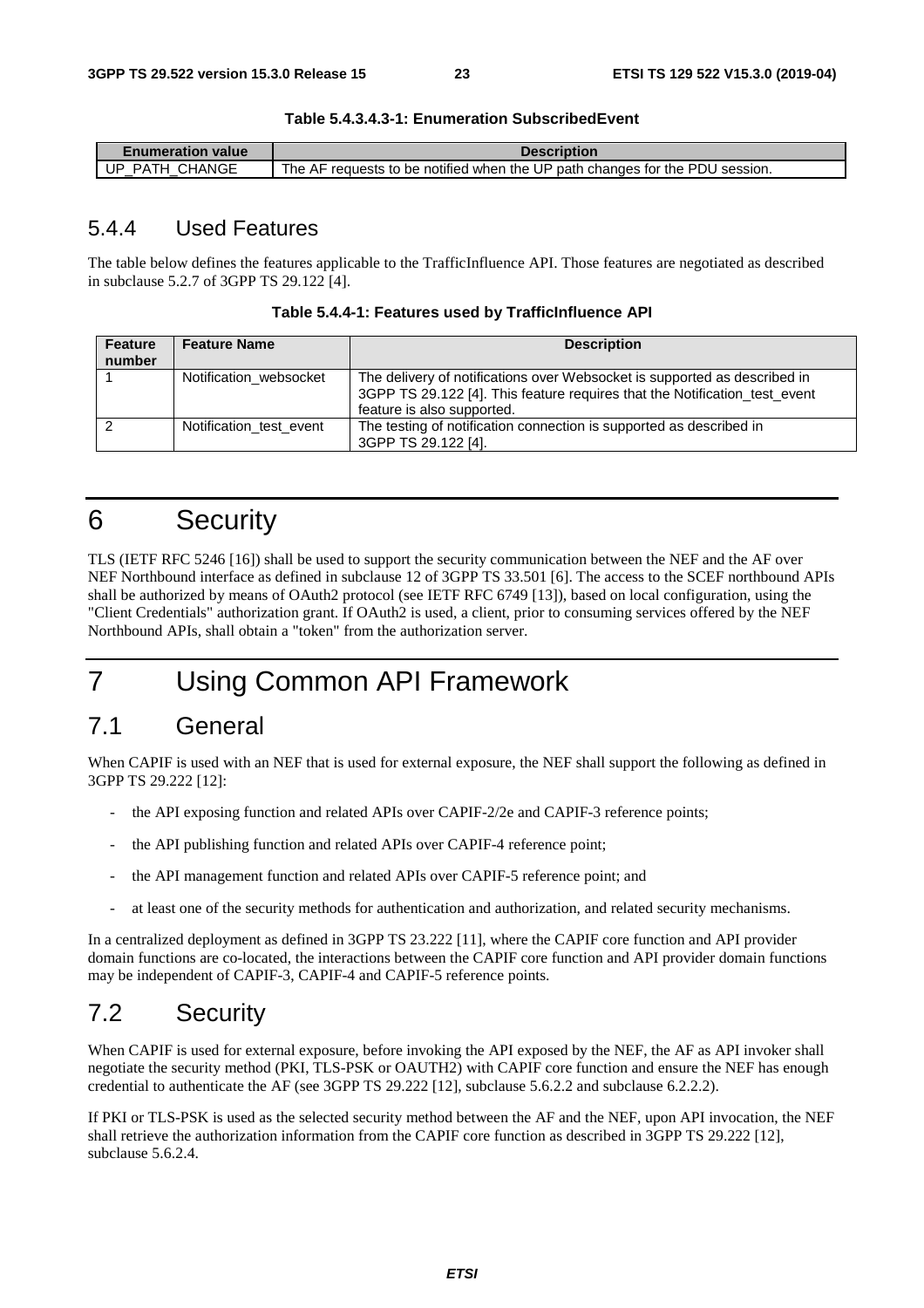As indicated in 3GPP TS 33.122 [14], the access to the NEF northbound APIs may be authorized by means of the OAuth2 protocol (see IETF RFC 6749 [13]), using the "Client Credentials" authorization grant, where the CAPIF core function (see 3GPP TS 29.222 [12]) plays the role of the authorization server.

NOTE 1: In this release, only "Client Credentials" authorization grant is supported.

If OAuth2 is used as the selected security method between the AF and the NEF, the AF, prior to consuming services offered by the NEF northbound APIs, shall obtain a "token" from the authorization server, by invoking the Obtain\_Authorization service, as described in 3GPP TS 29.222 [12], subclause 5.6.2.3.2.

The NEF northbound APIs do not define any scopes for OAuth2 authorization. It is the NEF responsibility to check whether the AF is authorized to use an API based on the "token". Once the NEF verifies the "token", it shall check whether the NEF identifier in the "token" matches its own published identifier, and whether the API name in the "token" matches its own published API name. If those checks are passed, the AF has full authority to access any resource or operation for the invoked API.

NOTE 2: For aforementioned security methods, the NEF needs to apply admission control according to access control policies after performing the authorization checks.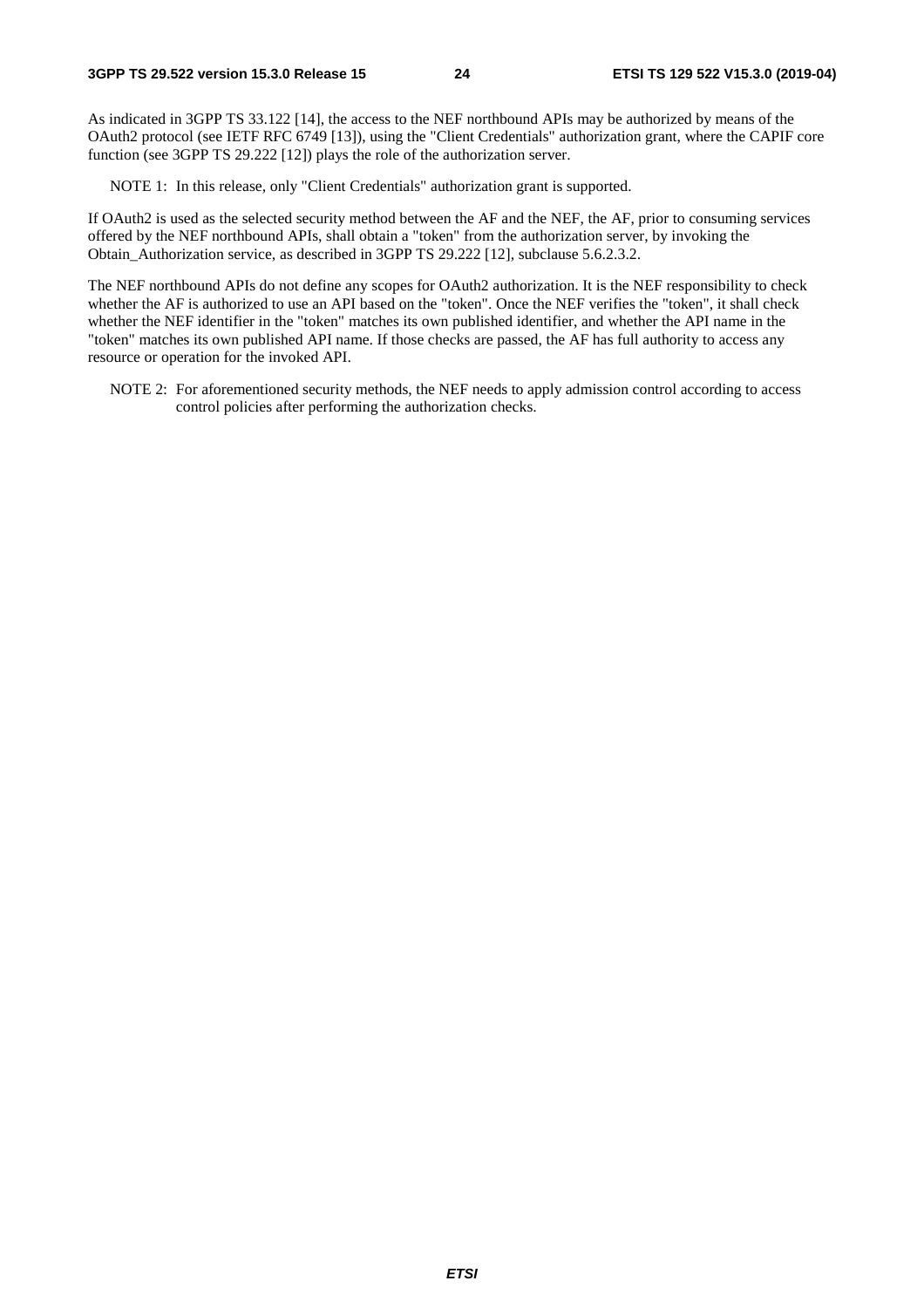## Annex A (normative): OpenAPI representation for NEF Northbound APIs

## A.1 General

This Annex is based on the OpenAPI 3.0.0 specification [5] and provides corresponding representations of all APIs defined in the present specification.

NOTE: An OpenAPIs representation embeds JSON Schema representations of HTTP message bodies.

## A.2 TrafficInfluence API

```
openapi: 3.0.0 
info: 
 title: 3gpp-traffic-influence 
 version: "1.0.1" 
externalDocs: 
   description: 3GPP TS 29.522 V15.2.0; 5G System; Network Exposure Function Northbound APIs. 
   url: 'http://www.3gpp.org/ftp/Specs/archive/29_series/29.522/' 
security: 
   - {} 
   - oAuth2ClientCredentials: [] 
servers: 
   - url: '{apiRoot}/3gpp-traffic-influence/v1' 
     variables: 
       apiRoot: 
         default: https://example.com 
         description: apiRoot as defined in subclause 5.2.4 of 3GPP TS 29.122. 
paths: 
   /{afId}/subscriptions: 
     parameters: 
       - name: afId 
         in: path 
         description: Identifier of the AF 
         required: true 
         schema: 
           type: string 
     get: 
       summary: read all of the active subscriptions for the AF 
       tags: 
          - TrafficInfluence API SCS/AS level GET Operation 
       responses: 
          '200': 
           description: OK. 
           content: 
              application/json: 
                schema: 
                  type: array 
                  items: 
                     $ref: '#/components/schemas/TrafficInfluSub' 
          '400': 
           $ref: 'TS29122_CommonData.yaml#/components/responses/400' 
          '401': 
            $ref: 'TS29122_CommonData.yaml#/components/responses/401' 
          '403': 
           $ref: 'TS29122_CommonData.yaml#/components/responses/403' 
          '404': 
            $ref: 'TS29122_CommonData.yaml#/components/responses/404' 
          '406': 
            $ref: 'TS29122_CommonData.yaml#/components/responses/406' 
          '429': 
                  $ref: 'TS29122_CommonData.yaml#/components/responses/429' 
          '500': 
            $ref: 'TS29122_CommonData.yaml#/components/responses/500' 
          '503': 
           $ref: 'TS29122_CommonData.yaml#/components/responses/503' 
         default: 
            $ref: 'TS29122_CommonData.yaml#/components/responses/default'
```
post: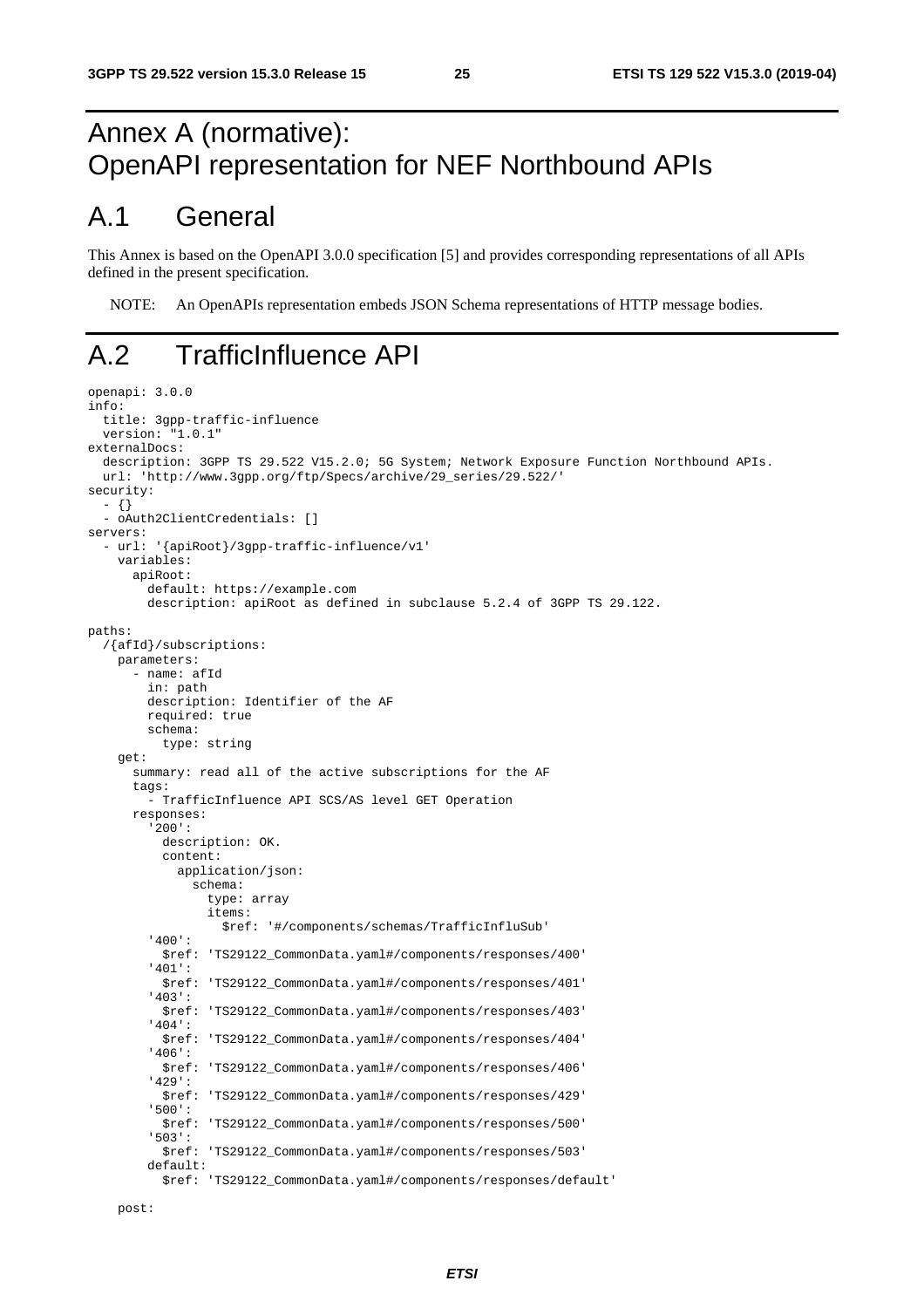summary: Creates a new subscription resource tags: - TrafficInfluence API Subscription level POST Operation requestBody: description: Request to create a new subscription resource required: true content: application/json: schema: \$ref: '#/components/schemas/TrafficInfluSub' callbacks: notificationDestination: '{request.body#/notificationDestination}': post: requestBody: # contents of the callback message required: true content: application/json: schema: \$ref: '#/components/schemas/EventNotification' responses: '204': description: No Content (successful notification) '400': \$ref: 'TS29122\_CommonData.yaml#/components/responses/400' '401': \$ref: 'TS29122\_CommonData.yaml#/components/responses/401' '403': \$ref: 'TS29122\_CommonData.yaml#/components/responses/403' '404': \$ref: 'TS29122\_CommonData.yaml#/components/responses/404' '411': \$ref: 'TS29122\_CommonData.yaml#/components/responses/411' '413': \$ref: 'TS29122\_CommonData.yaml#/components/responses/413' '415': \$ref: 'TS29122\_CommonData.yaml#/components/responses/415' '429': \$ref: 'TS29122\_CommonData.yaml#/components/responses/429' '500': \$ref: 'TS29122\_CommonData.yaml#/components/responses/500' '503': \$ref: 'TS29122\_CommonData.yaml#/components/responses/503' default: \$ref: 'TS29122\_CommonData.yaml#/components/responses/default' responses: '201': description: Created (Successful creation of subscription) content: application/json: schema: \$ref: '#/components/schemas/TrafficInfluSub' headers: Location: description: 'Contains the URI of the newly created resource' required: true schema: type: string '400': \$ref: 'TS29122\_CommonData.yaml#/components/responses/400' '401': \$ref: 'TS29122\_CommonData.yaml#/components/responses/401' '403': \$ref: 'TS29122\_CommonData.yaml#/components/responses/403' '404': \$ref: 'TS29122\_CommonData.yaml#/components/responses/404' '411': \$ref: 'TS29122\_CommonData.yaml#/components/responses/411' '413': \$ref: 'TS29122\_CommonData.yaml#/components/responses/413' '415': \$ref: 'TS29122\_CommonData.yaml#/components/responses/415' '429': \$ref: 'TS29122\_CommonData.yaml#/components/responses/429' '500': \$ref: 'TS29122\_CommonData.yaml#/components/responses/500' '503': \$ref: 'TS29122\_CommonData.yaml#/components/responses/503'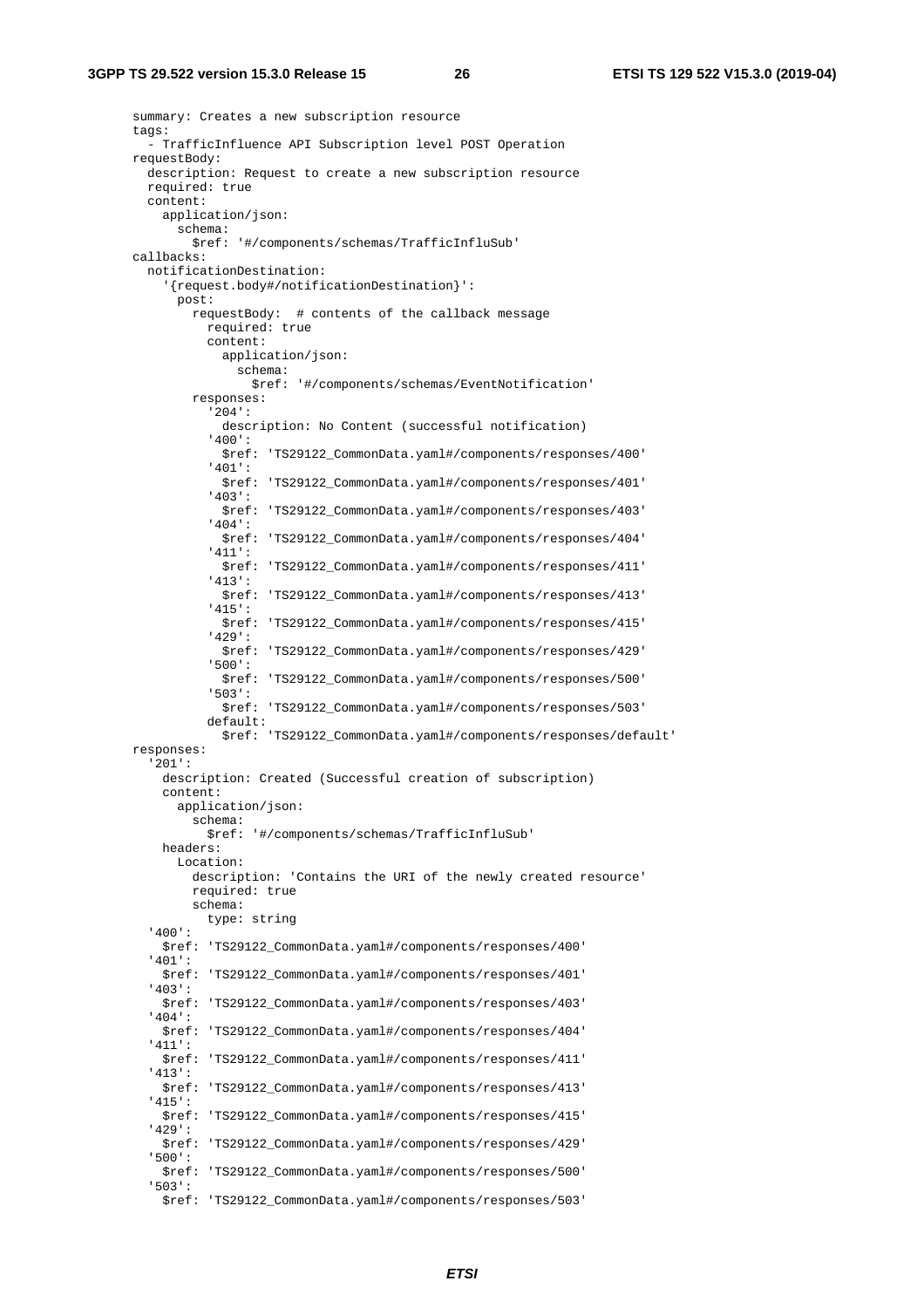default: \$ref: 'TS29122\_CommonData.yaml#/components/responses/default' /{afId}/subscriptions/{subscriptionId}: parameters: - name: afId in: path description: Identifier of the AF required: true schema: type: string - name: subscriptionId in: path description: Identifier of the subscription resource required: true schema: type: string get: summary: read an active subscriptions for the SCS/AS and the subscription Id tags: - TrafficInfluence API Subscription level GET Operation responses: '200': description: OK (Successful get the active subscription) content: application/json: schema: \$ref: '#/components/schemas/TrafficInfluSub' '400': \$ref: 'TS29122\_CommonData.yaml#/components/responses/400' '401': \$ref: 'TS29122\_CommonData.yaml#/components/responses/401' '403': \$ref: 'TS29122\_CommonData.yaml#/components/responses/403' '404': \$ref: 'TS29122\_CommonData.yaml#/components/responses/404' '406': \$ref: 'TS29122\_CommonData.yaml#/components/responses/406' '429': \$ref: 'TS29122\_CommonData.yaml#/components/responses/429' '500': \$ref: 'TS29122\_CommonData.yaml#/components/responses/500' '503': \$ref: 'TS29122\_CommonData.yaml#/components/responses/503' default: \$ref: 'TS29122\_CommonData.yaml#/components/responses/default' put: summary: Updates/replaces an existing subscription resource tags: - TrafficInfluence API subscription level PUT Operation requestBody: description: Parameters to update/replace the existing subscription required: true content: application/ison: schema: \$ref: '#/components/schemas/TrafficInfluSub' responses: '200': description: OK (Successful update of the subscription) content: application/json: schema: \$ref: '#/components/schemas/TrafficInfluSub' '400': \$ref: 'TS29122\_CommonData.yaml#/components/responses/400' '401': \$ref: 'TS29122\_CommonData.yaml#/components/responses/401' '403': \$ref: 'TS29122\_CommonData.yaml#/components/responses/403' '404': \$ref: 'TS29122\_CommonData.yaml#/components/responses/404' '411': \$ref: 'TS29122\_CommonData.yaml#/components/responses/411' '413': \$ref: 'TS29122\_CommonData.yaml#/components/responses/413' '415':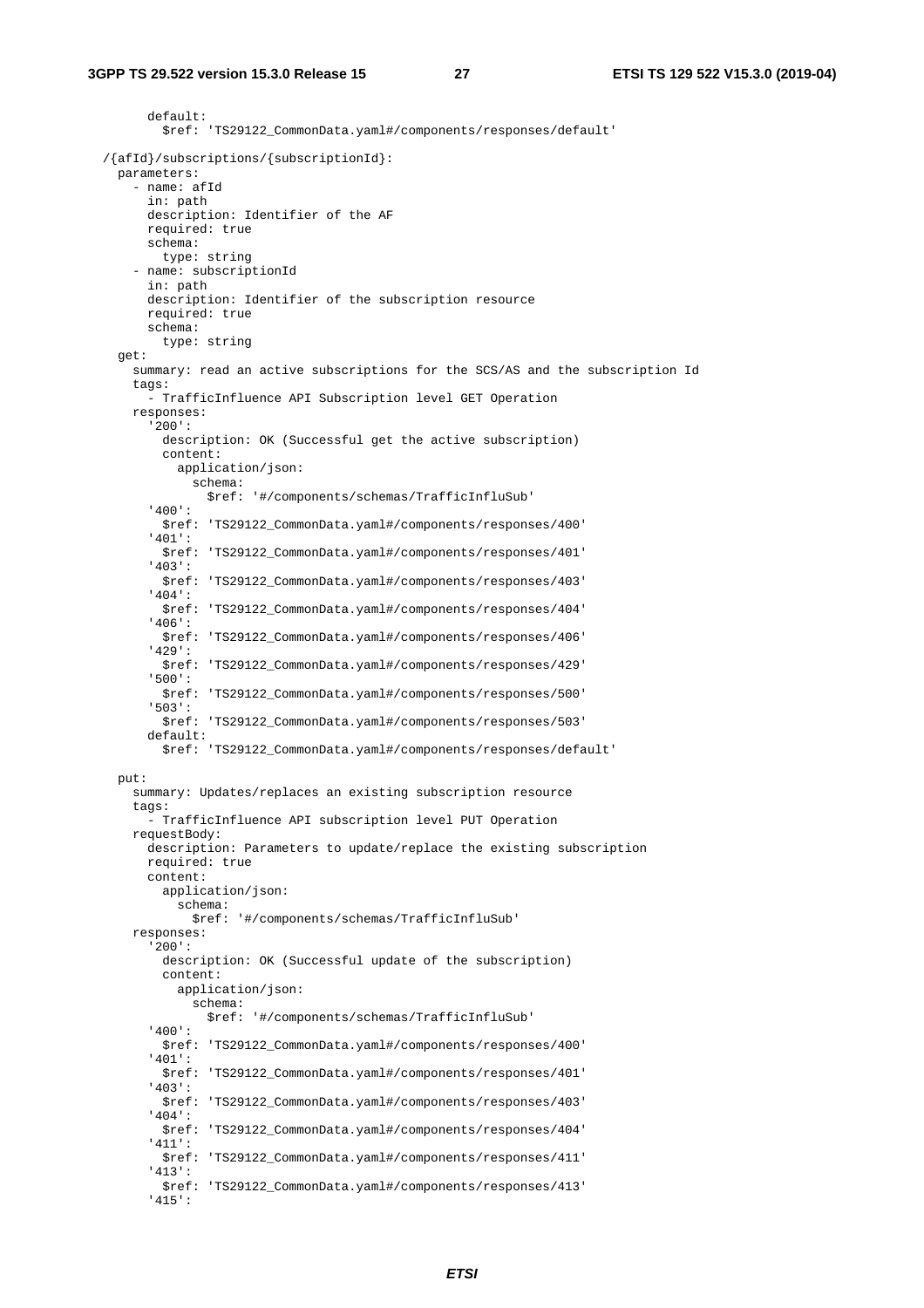\$ref: 'TS29122\_CommonData.yaml#/components/responses/415' '429': \$ref: 'TS29122\_CommonData.yaml#/components/responses/429' '500': \$ref: 'TS29122\_CommonData.yaml#/components/responses/500' '503': \$ref: 'TS29122\_CommonData.yaml#/components/responses/503' default: \$ref: 'TS29122\_CommonData.yaml#/components/responses/default' patch: summary: Updates/replaces an existing subscription resource tags: - TrafficInfluence API subscription level PATCH Operation requestBody: required: true content: application/merge-patch+json: schema: \$ref: '#/components/schemas/TrafficInfluSubPatch' responses: '200': description: OK. The subscription was modified successfully. content: application/json: schema: \$ref: '#/components/schemas/TrafficInfluSub' '400': \$ref: 'TS29122\_CommonData.yaml#/components/responses/400' '401': \$ref: 'TS29122\_CommonData.yaml#/components/responses/401' '403': \$ref: 'TS29122\_CommonData.yaml#/components/responses/403' '404': \$ref: 'TS29122\_CommonData.yaml#/components/responses/404' '411': \$ref: 'TS29122\_CommonData.yaml#/components/responses/411' '413': \$ref: 'TS29122\_CommonData.yaml#/components/responses/413' '415': \$ref: 'TS29122\_CommonData.yaml#/components/responses/415' '429': \$ref: 'TS29122\_CommonData.yaml#/components/responses/429' '500': \$ref: 'TS29122\_CommonData.yaml#/components/responses/500' '503': \$ref: 'TS29122\_CommonData.yaml#/components/responses/503' default: \$ref: 'TS29122\_CommonData.yaml#/components/responses/default' delete: summary: Deletes an already existing subscription tags: - TrafficInfluence API Subscription level DELETE Operation responses: '204': description: No Content (Successful deletion of the existing subscription) '400': \$ref: 'TS29122\_CommonData.yaml#/components/responses/400' '401': \$ref: 'TS29122\_CommonData.yaml#/components/responses/401' '403': \$ref: 'TS29122\_CommonData.yaml#/components/responses/403' '404': \$ref: 'TS29122\_CommonData.yaml#/components/responses/404' '429': \$ref: 'TS29122\_CommonData.yaml#/components/responses/429' '500': \$ref: 'TS29122\_CommonData.yaml#/components/responses/500' '503': \$ref: 'TS29122\_CommonData.yaml#/components/responses/503' default: \$ref: 'TS29122\_CommonData.yaml#/components/responses/default' components: securitySchemes: oAuth2ClientCredentials:

```
 type: oauth2
```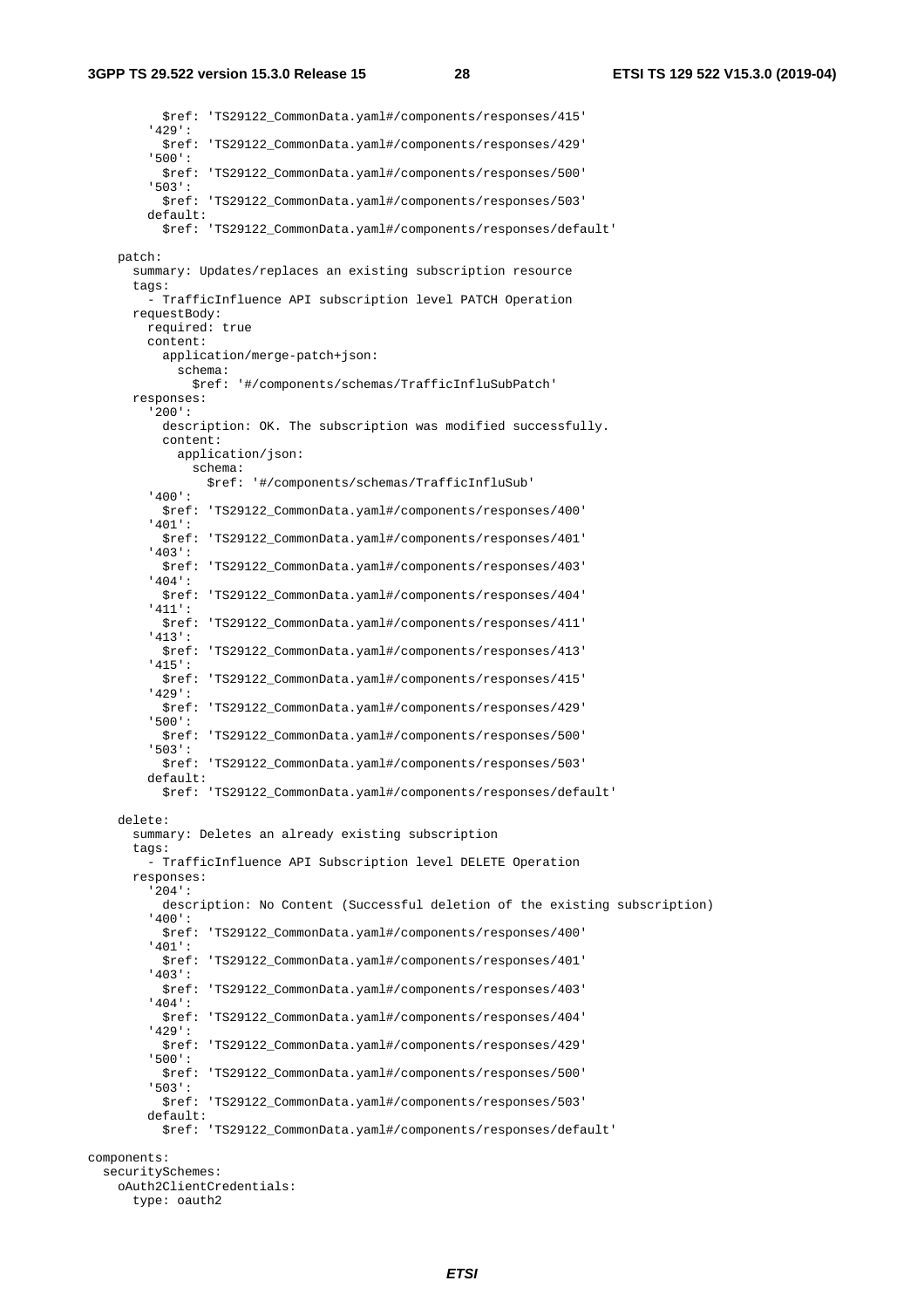flows: clientCredentials: tokenUrl: '{tokenUrl}' scopes: {} schemas: TrafficInfluSub: type: object properties: afServiceId: type: string description: Identifies a service on behalf of which the AF is issuing the request. afAppId: type: string description: Identifies an application. afTransId: type: string description: Identifies an NEF Northbound interface transaction, generated by the AF. appReloInd: type: boolean description: Identifies whether an application can be relocated once a location of the application has been selected. dnn: \$ref: 'TS29571\_CommonData.yaml#/components/schemas/Dnn' snssai: \$ref: 'TS29571\_CommonData.yaml#/components/schemas/Snssai' externalGroupId: \$ref: 'TS29122\_CommonData.yaml#/components/schemas/ExternalGroupId' anyUeInd: type: boolean description: Identifies whether the AF request applies to any UE. This attribute shall set to "true" if applicable for any UE, otherwise, set to "false". subscribedEvents: type: array items: \$ref: '#/components/schemas/SubscribedEvent' minItems: 1 description: Identifies the requirement to be notified of the event(s). gpsi: \$ref: 'TS29571\_CommonData.yaml#/components/schemas/Gpsi' ipv4Addr: \$ref: 'TS29122\_CommonData.yaml#/components/schemas/Ipv4Addr' ipv6Addr: \$ref: 'TS29122\_CommonData.yaml#/components/schemas/Ipv6Addr' macAddr: \$ref: 'TS29571\_CommonData.yaml#/components/schemas/MacAddr48' dnaiChgType: \$ref: 'TS29571\_CommonData.yaml#/components/schemas/DnaiChangeType' notificationDestination: \$ref: 'TS29122\_CommonData.yaml#/components/schemas/Link' requestTestNotification: type: boolean description: Set to true by the SCS/AS to request the NEF to send a test notification as defined in subclause 5.2.5.3. Set to false or omitted otherwise. websockNotifConfig: \$ref: 'TS29122\_CommonData.yaml#/components/schemas/WebsockNotifConfig' self: \$ref: 'TS29122\_CommonData.yaml#/components/schemas/Link' trafficFilters: type: array items: \$ref: 'TS29122\_CommonData.yaml#/components/schemas/FlowInfo' minItems: 1 description: Identifies IP packet filters. ethTrafficFilters: type: array items: \$ref: 'TS29514\_Npcf\_PolicyAuthorization.yaml#/components/schemas/EthFlowDescription' minItems: 1 description: Identifies Ethernet packet filters. trafficRoutes: type: array items: \$ref: 'TS29571\_CommonData.yaml#/components/schemas/RouteToLocation' minItems: 1 description: Identifies the N6 traffic routing requirement. tempValidities: type: array items: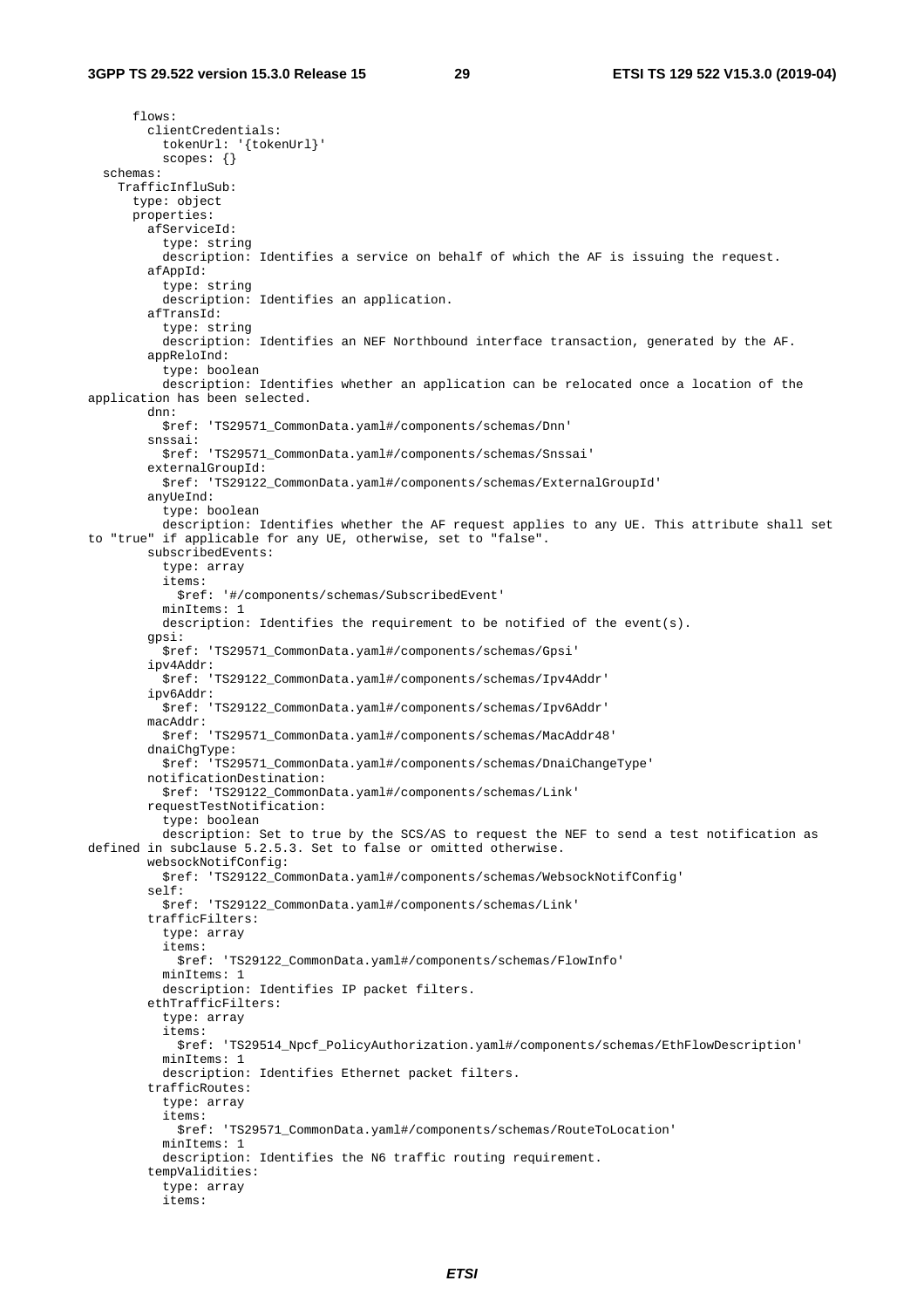```
 $ref: 'TS29514_Npcf_PolicyAuthorization.yaml#/components/schemas/TemporalValidity' 
         validGeoZoneIds: 
           type: array 
           items: 
             type: string 
           minItems: 1 
           description: Identifies a geographic zone that the AF request applies only to the traffic 
of UE(s) located in this specific zone. 
         suppFeat: 
           $ref: 'TS29571_CommonData.yaml#/components/schemas/SupportedFeatures' 
       allOf: 
          - oneOf: 
           - required: [afAppId] 
           - required: [trafficFilters] 
            - required: [ethTrafficFilters] 
          - oneOf: 
           - required: [ipv4Addr] 
           - required: [ipv6Addr] 
           - required: [macAddr] 
           - required: [gpsi] 
           - required: [externalGroupId] 
           - required: [anyUeInd] 
       anyOf: 
         - not: 
             required: [subscribedEvents] 
          - required: [notificationDestination] 
     TrafficInfluSubPatch: 
       type: object 
       properties: 
         appReloInd: 
           type: boolean 
           description: Identifies whether an application can be relocated once a location of the 
application has been selected. 
           nullable: true 
         trafficFilters: 
           type: array 
            items: 
              $ref: 'TS29122_CommonData.yaml#/components/schemas/FlowInfo' 
           minItems: 1 
           description: Identifies IP packet filters. 
         ethTrafficFilters: 
           type: array 
           items: 
              $ref: 'TS29514_Npcf_PolicyAuthorization.yaml#/components/schemas/EthFlowDescription' 
           minItems: 1 
           description: Identifies Ethernet packet filters. 
         trafficRoutes: 
           type: array 
           items: 
              $ref: 'TS29571_CommonData.yaml#/components/schemas/RouteToLocation' 
           minItems: 1 
           description: Identifies the N6 traffic routing requirement. 
         tempValidities: 
           type: array 
           items: 
             $ref: 'TS29514_Npcf_PolicyAuthorization.yaml#/components/schemas/TemporalValidity' 
           minItems: 1 
           nullable: true 
         validGeoZoneIds: 
           type: array 
           items: 
             type: string 
           minItems: 1 
           description: Identifies a geographic zone that the AF request applies only to the traffic 
of UE(s) located in this specific zone. 
           nullable: true 
     EventNotification: 
       type: object 
       properties: 
         afTransId: 
           type: string 
           description: Identifies an NEF Northbound interface transaction, generated by the AF. 
         dnaiChgType: 
           $ref: 'TS29571_CommonData.yaml#/components/schemas/DnaiChangeType' 
         sourceTrafficRoute: 
           $ref: 'TS29571_CommonData.yaml#/components/schemas/RouteToLocation' 
         subscribedEvent: 
           $ref: '#/components/schemas/SubscribedEvent'
```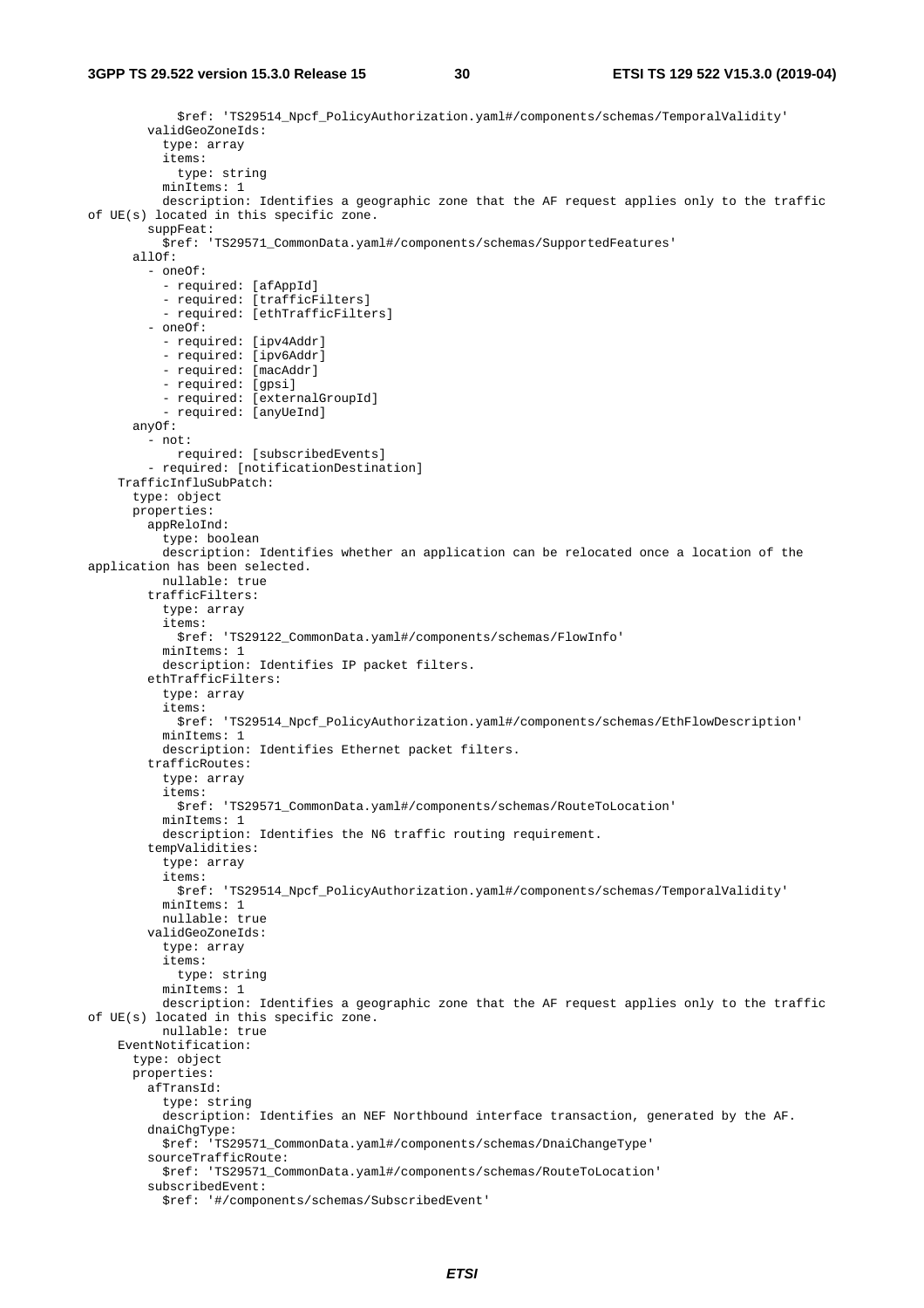targetTrafficRoute: \$ref: 'TS29571\_CommonData.yaml#/components/schemas/RouteToLocation' gpsi: \$ref: 'TS29571\_CommonData.yaml#/components/schemas/Gpsi' srcUeIpv4Addr: \$ref: 'TS29122\_CommonData.yaml#/components/schemas/Ipv4Addr' srcUeIpv6Prefix: \$ref: 'TS29571\_CommonData.yaml#/components/schemas/Ipv6Prefix' tgtUeIpv4Addr: \$ref: 'TS29122\_CommonData.yaml#/components/schemas/Ipv4Addr' tgtUeIpv6Prefix: \$ref: 'TS29571\_CommonData.yaml#/components/schemas/Ipv6Prefix' ueMac: \$ref: 'TS29571\_CommonData.yaml#/components/schemas/MacAddr48' required: - dnaiChgType - subscribedEvent SubscribedEvent: anyOf: - type: string enum: - UP\_PATH\_CHANGE - type: string description: > Possible values are - CHANGE\_OF\_DNAI: The AF requests to be notified when the UP path changes for the PDU session.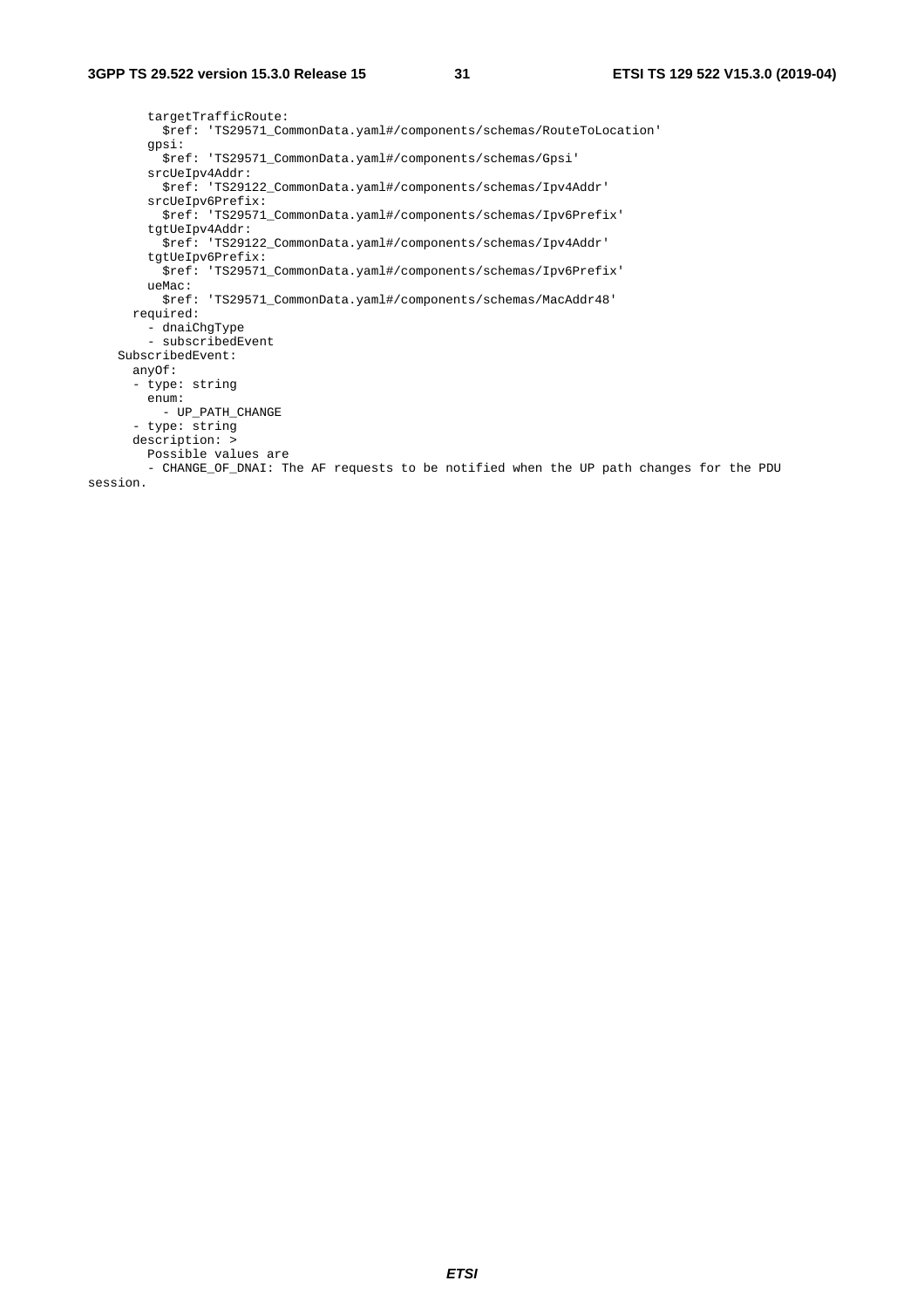Annex B (informative): Change history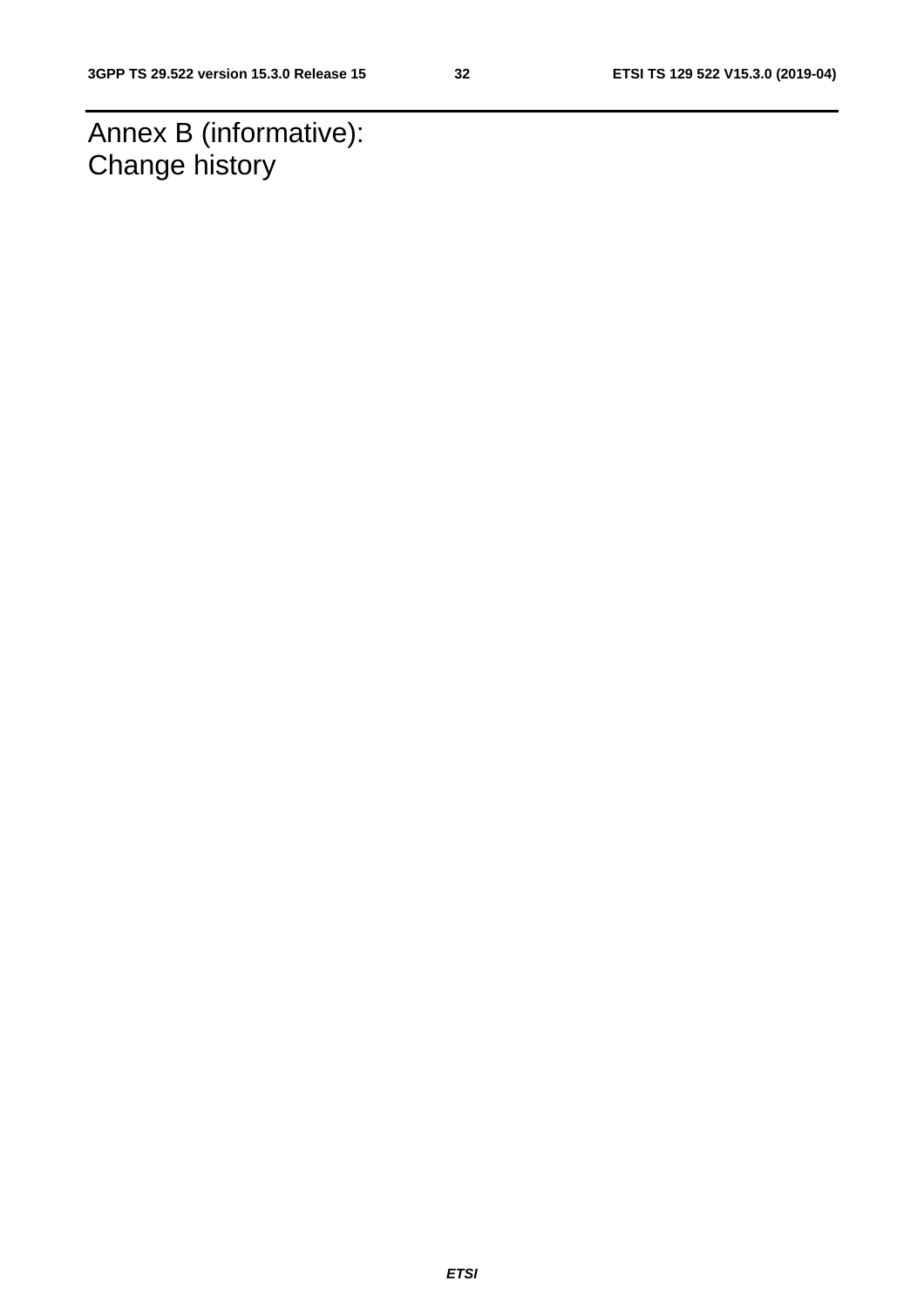|             | <b>Change history</b> |           |      |                |                         |                                                                |            |  |  |
|-------------|-----------------------|-----------|------|----------------|-------------------------|----------------------------------------------------------------|------------|--|--|
| <b>Date</b> | <b>Meeting</b>        | TDoc.     | CR   | Rev            | Cat                     | Subject/Comment                                                | <b>New</b> |  |  |
| 2018-03     | CT3#95                |           |      |                |                         | <b>TS Skeleton</b>                                             | 0.0.0      |  |  |
| 2018-03     | CT3#95                |           |      |                |                         | Inclusion of C3-181332 and TS skeleton of Network              | 0.1.0      |  |  |
|             |                       |           |      |                |                         | Exposure Function Northbound APIs in C3-181362.                |            |  |  |
| 2018-04     | CT3#96                |           |      |                |                         | Inclusion of C3-182407, C3-182408, C3-182504,                  | 0.2.0      |  |  |
|             |                       |           |      |                |                         | C3-182418, C3-182505, C3-182443, C3-182421,                    |            |  |  |
|             |                       |           |      |                |                         | C3-182422, C3-182501 and editorial changes from                |            |  |  |
|             |                       |           |      |                |                         |                                                                |            |  |  |
|             |                       |           |      |                |                         | Rapporteur.                                                    |            |  |  |
| 2018-05     | CT3#97                |           |      |                |                         | Inclusion of C3-183187, C3-183773, C3-183774,                  | 0.3.0      |  |  |
|             |                       |           |      |                |                         | C3-183553, C3-183826, C3-183329, C3-183776,                    |            |  |  |
|             |                       |           |      |                |                         | C3-183827, C3-183778, C3-183605 and editorial                  |            |  |  |
|             |                       |           |      |                |                         | changes from Rapporteur.                                       |            |  |  |
| 2018-06     | <b>CT#80</b>          |           |      |                |                         | TS sent to plenary for approval                                | 1.0.0      |  |  |
| 2018-06     | CT#80                 |           |      |                |                         | TS approved by plenary                                         | 15.0.0     |  |  |
|             |                       |           |      |                |                         |                                                                |            |  |  |
| 2018-09     | CT#81                 | CP-182015 | 0001 | 1              | $\mathsf F$             | DNAI change notification type                                  | 15.1.0     |  |  |
|             |                       |           |      |                |                         |                                                                |            |  |  |
|             |                       |           |      |                |                         |                                                                |            |  |  |
| 2018-09     | CT#81                 | CP-182015 | 0002 |                | $\overline{F}$          | Corrections on NEF Northbound interface                        | 15.1.0     |  |  |
|             |                       |           |      |                |                         |                                                                |            |  |  |
| 2018-09     | CT#81                 | CP-182015 | 0003 | $\mathbf{1}$   | $\mathsf F$             | TrafficInfluence API OpenAPI schema                            | 15.1.0     |  |  |
|             |                       |           |      |                |                         |                                                                |            |  |  |
| 2018-09     | CT#81                 | CP-182015 | 0004 | $\mathbf{1}$   | $\overline{F}$          | AF influence traffic routing cleanup                           | 15.1.0     |  |  |
|             |                       |           |      |                |                         |                                                                |            |  |  |
| 2018-09     | CT#81                 | CP-182031 | 0005 | $\mathbf{1}$   | $\mathsf{F}$            |                                                                | 15.1.0     |  |  |
|             |                       |           |      |                |                         | Definition of Changing the Chargeable Party                    |            |  |  |
|             |                       |           |      |                |                         | procedures and API                                             |            |  |  |
| 2018-09     | CT#81                 | CP-182031 | 0006 | $\mathbf{1}$   | $\overline{F}$          | Definition of setting up an AS session with required           | 15.1.0     |  |  |
|             |                       |           |      |                |                         | QoS procedure and API                                          |            |  |  |
| 2018-09     | CT#81                 | CP-182015 | 0007 | $\overline{2}$ | $\overline{\mathsf{F}}$ | Resource structure update                                      | 15.1.0     |  |  |
|             |                       |           |      |                |                         |                                                                |            |  |  |
| 2018-09     | CT#81                 | CP-182015 | 0008 |                | $\mathsf{F}$            | Procedures for monitoring - Reference                          | 15.1.0     |  |  |
|             |                       |           |      |                |                         |                                                                |            |  |  |
| 2018-09     | CT#81                 | CP-182015 | 0009 | $\blacksquare$ | $\overline{F}$          | Ethernet packet filter for AF traffic influence API            | 15.1.0     |  |  |
|             |                       |           |      |                |                         |                                                                |            |  |  |
|             |                       |           |      |                |                         |                                                                |            |  |  |
| 2018-09     | CT#81                 | CP-182015 | 0010 | 3              | $\overline{F}$          | Removable attribute definition for AF traffic influence 15.1.0 |            |  |  |
|             |                       |           |      |                |                         |                                                                |            |  |  |
| 2018-09     | CT#81                 | CP-182015 | 0011 | $\blacksquare$ | $\overline{F}$          | Supported feature for AF traffic influence                     | 15.1.0     |  |  |
|             |                       |           |      |                |                         |                                                                |            |  |  |
| 2018-09     | CT#81                 | CP-182015 | 0012 |                | F                       | Version numbering change                                       | 15.1.0     |  |  |
|             |                       |           |      |                |                         |                                                                |            |  |  |
| 2018-09     | CT#81                 | CP-182015 | 0013 | $\blacksquare$ | F                       | Removal of externaldocs field                                  | 15.1.0     |  |  |
|             |                       |           |      |                |                         |                                                                |            |  |  |
| 2018-09     | CT#81                 | CP-182035 | 0014 | $\vert$ 1      | $\mathsf F$             | PFD Management Service Operation                               | 15.1.0     |  |  |
|             |                       |           |      |                |                         |                                                                |            |  |  |
|             |                       |           |      |                |                         |                                                                |            |  |  |
| $2018 - 12$ | CT#82                 | CP-183205 | 0015 | $\overline{2}$ | $\overline{F}$          | ExternalDocs field                                             | 15.2.0     |  |  |
|             |                       |           |      |                |                         |                                                                |            |  |  |
| 2018-12     | CT#82                 | CP-183205 | 0019 |                | $\mathsf F$             | Default value for apiRoot                                      | 15.2.0     |  |  |
|             |                       |           |      |                |                         |                                                                |            |  |  |
| 2018-12     | CT#82                 | CP-183205 | 0021 | $\overline{A}$ | F                       | Correct traffic route and Ethernet flow data type              | 15.2.0     |  |  |
|             |                       |           |      |                |                         |                                                                |            |  |  |
| 2018-12     | CT#82                 | CP-183205 | 0022 | $\mathbf{1}$   | $\mathsf F$             | Event correction for AF influence traffic routing              | 15.2.0     |  |  |
|             |                       |           |      |                |                         |                                                                |            |  |  |
| 2018-12     | CT#82                 | CP-183205 | 0024 | $\mathbf{1}$   | $\overline{F}$          | Supporting Ethernet UE in Chargeable Party and AF              | 15.2.0     |  |  |
|             |                       |           |      |                |                         |                                                                |            |  |  |
|             |                       |           |      |                |                         | session with QoS                                               |            |  |  |
| 2018-12     | CT#82                 | CP-183205 | 0025 | 1              | $\mathsf F$             | Add AF application ID for traffic influence                    | 15.2.0     |  |  |
|             |                       |           |      |                |                         |                                                                |            |  |  |
| 2018-12     | CT#82                 | CP-183205 | 0026 | $\mathbf{1}$   | $\overline{F}$          | Add BSF interaction for Chargeable Party and                   | 15.2.0     |  |  |
|             |                       |           |      |                |                         | <b>Required QoS</b>                                            |            |  |  |
| 2018-12     | CT#82                 | CP-183205 | 0028 | $\overline{2}$ | F                       | Security field                                                 | 15.2.0     |  |  |
|             |                       |           |      |                |                         |                                                                |            |  |  |
| 2018-12     | CT#82                 | CP-183205 | 0029 | $\mathbf{1}$   | F                       | Corrections on subscribed event                                | 15.2.0     |  |  |
|             |                       |           |      |                |                         |                                                                |            |  |  |
|             |                       |           |      |                |                         |                                                                |            |  |  |
| 2018-12     | CT#82                 | CP-183205 | 0030 | $\mathbf{1}$   | $\overline{F}$          | Status code update for TrafficInfluence API                    | 15.2.0     |  |  |
|             |                       |           |      |                |                         |                                                                |            |  |  |
| 2018-12     | CT#82                 | CP-183205 | 0031 | $\mathbf{3}$   | F                       | UE information during notification                             | 15.2.0     |  |  |
|             |                       |           |      |                |                         |                                                                |            |  |  |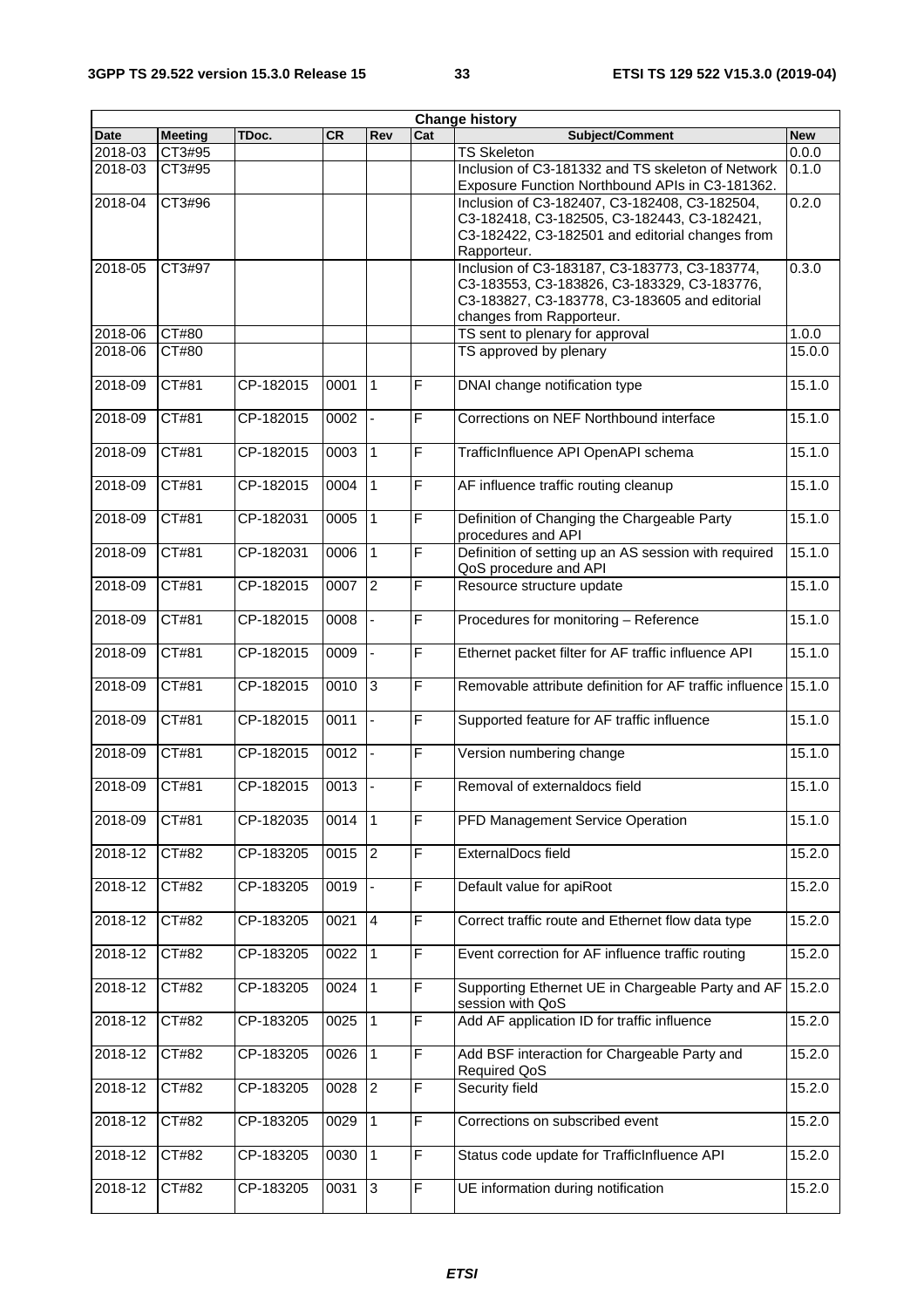| 2018-12 | CT#82 | CP-183205 | 0017 | $\overline{2}$ | F | Error status codes for HTTP response                                                   | 15.2.0 |
|---------|-------|-----------|------|----------------|---|----------------------------------------------------------------------------------------|--------|
| 2018-12 | CT#82 | CP-183205 | 0016 | 3              | Ē | Support of 5G location requirement                                                     | 15.2.0 |
| 2018-12 | CT#82 | CP-183205 | 0023 | 2              | F | Correction to the AF influence traffic steering control                                | 15.2.0 |
| 2018-12 | CT#82 | CP-183205 | 0032 |                | F | Location header                                                                        | 15.2.0 |
| 2018-12 | CT#82 | CP-183205 | 0033 | 1              | Ē | <b>API Version Update</b>                                                              | 15.2.0 |
| 2018-12 | CT#82 | CP-183205 | 0034 | 1              | F | Support of 5G SUPI-PEI association                                                     | 15.2.0 |
| 2018-12 | CT#82 | CP-183205 | 0035 | 1              | F | Clarification of default value for boolean data type                                   | 15.2.0 |
| 2018-12 | CT#82 | CP-183205 | 0027 | $\overline{2}$ | F | Security adaptation for Nnef northbound APIs with<br><b>CAPIF</b>                      | 15.2.0 |
| 2019-03 | CT#83 | CP-190116 | 0037 | 2              | F | Event notification                                                                     | 15.3.0 |
| 2019-03 | CT#83 | CP-190116 | 0038 | 1              | F | Correction on MacAddr48 and RouteToLocation<br>data type reference in the OpenAPI file | 15.3.0 |
| 2019-03 | CT#83 | CP-190116 | 0040 | 1              | F | Correction on mandatory 5G features                                                    | 15.3.0 |
| 2019-03 | CT#83 | CP-190116 | 0041 |                | F | OpenAPI Version number update                                                          | 15.3.0 |
|         |       |           |      |                |   |                                                                                        |        |